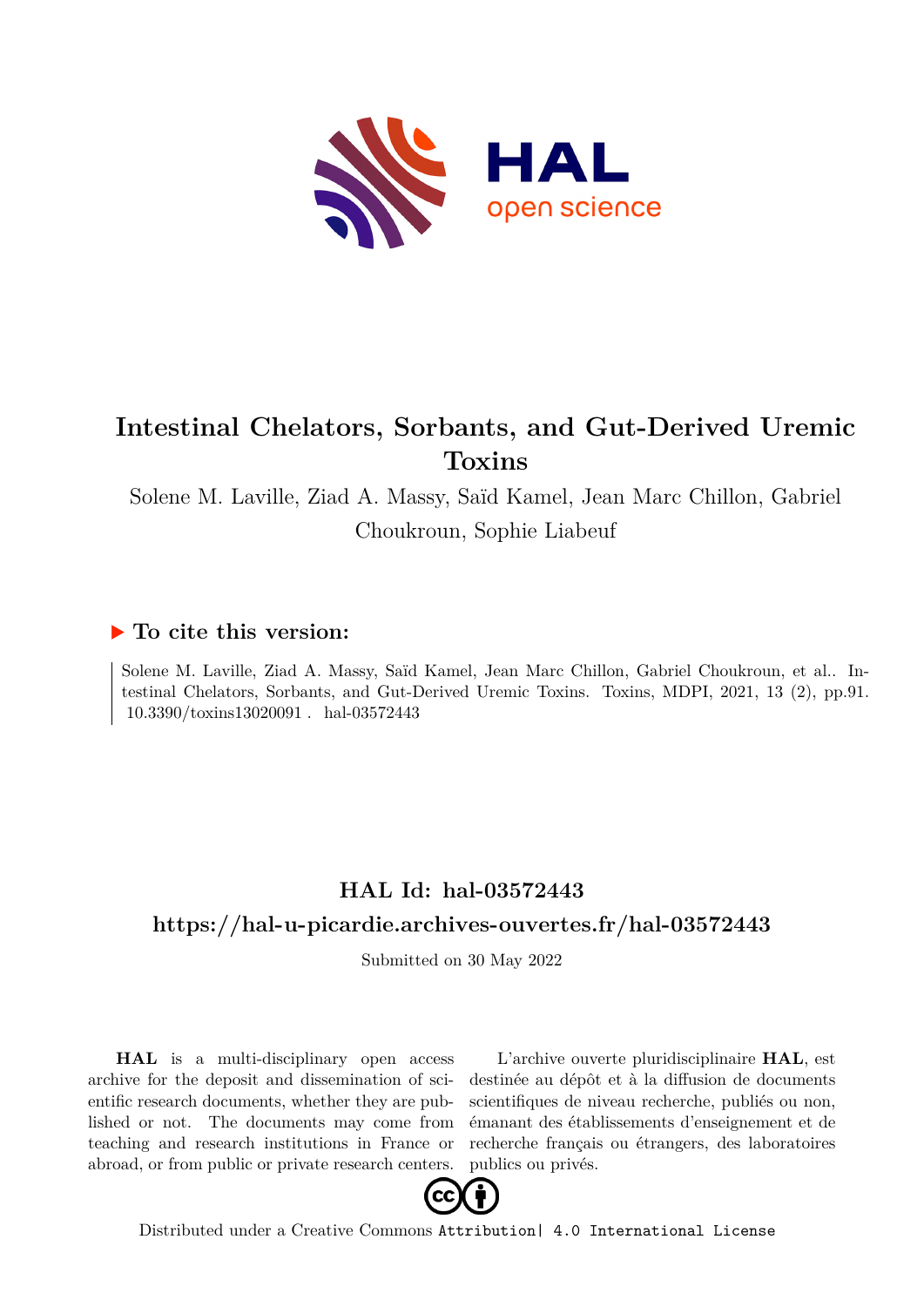



# *Review* **Intestinal Chelators, Sorbants, and Gut-Derived Uremic Toxins**

**Solène M. Laville <sup>1</sup> [,](https://orcid.org/0000-0002-0214-5567) Ziad A. Massy 1,2, Said Kamel 3,4, Jean Marc Chillon 3,5 [,](https://orcid.org/0000-0003-1610-9935) Gabriel Choukroun 3,6 and Sophie Liabeuf 3,5,7,[\\*](https://orcid.org/0000-0001-5384-9006)**

- <sup>1</sup> Centre for Research in Epidemiology and Population Health (CESP), INSERM UMRS 1018, Université Paris-Saclay, F-94807 Villejuif, France; solene.laville@inserm.fr (S.M.L.); ziad.massy@aphp.fr (Z.A.M.)
- <sup>2</sup> Department of Nephrology, Ambroise Paré University Hospital, APHP, Boulogne Billancourt, F-92100 Paris, France
- <sup>3</sup> MP3CV Laboratory, EA7517, Jules Verne University of Picardie, F-80000 Amiens, France; said.kamel@u-picardie.fr (S.K.); jean-marc.chillon@u-picardie.fr (J.M.C.); choukroun.gabriel@chu-amiens.fr (G.C.)
- <sup>4</sup> Department of Biochemistry, Amiens University Medical Center, F-80000 Amiens, France
- <sup>5</sup> Direction of Clinical Research, Amiens University Medical Center, F-80000 Amiens, France
- <sup>6</sup> Department of Nephrology Dialysis Transplantation, Amiens University Medical Center, F-80000 Amiens, France
- <sup>7</sup> Department of Clinical Pharmacology, Amiens University Medical Center, F-80000 Amiens, France
- **\*** Correspondence: liabeuf.sophie@chu-amiens.fr; Tel.: +33-322-087-995

**Abstract:** Chronic kidney disease (CKD) is a highly prevalent condition and is associated with a high comorbidity burden, polymedication, and a high mortality rate. A number of conventional and nonconventional risk factors for comorbidities and mortality in CKD have been identified. Among the nonconventional risk factors, uremic toxins are valuable therapeutic targets. The fact that some uremic toxins are gut-derived suggests that intestinal chelators might have a therapeutic effect. The phosphate binders used to prevent hyperphosphatemia in hemodialysis patients act by complexing inorganic phosphate in the gastrointestinal tract but might conceivably have a nonspecific action on gut-derived uremic toxins. Since phosphorous is a major nutrient for the survival and reproduction of bacteria, changes in its intestinal concentration may impact the gut microbiota's activity and composition. Furthermore, AST-120 is an orally administered activated charcoal adsorbent that is widely used in Asian countries to specifically decrease uremic toxin levels. In this narrative review, we examine the latest data on the use of oral nonspecific and specific intestinal chelators to reduce levels of gut-derived uremic toxins.

**Keywords:** uremic toxins; phosphate binders; chronic kidney disease

**Key Contribution:** Even though gut-derived uremic toxins appear to be valuable therapeutic targets, repositioned phosphate binders do not appear to effectively decrease circulating levels of these toxic compounds. Specific uremic toxins sorbants such as AST-120 need to demonstrate putative effectiveness on clinical outcomes and mortality in further trials.

# **1. Introduction**

Chronic kidney disease (CKD) is a highly prevalent condition that generates a substantial disease burden worldwide. Over the last few decades, the burden of CKD has not declined to the same extent as it has for many other important noncommunicable diseases [1]. In 2017, an estimated 700 million individuals had CKD (regardless of the stage), more than those affected by diabetes, asthma, chronic obstructive pulmonary disease, or depressive disorders [1]. It was recently shown that patients seen by nephrologists are more difficult to treat than patients seen by other subspecialists, due to the large number of comorbidities, polymedication, and the high mortality risk [2].



**Citation:** Laville, S.M.; Massy, Z.A.; Kamel, S.; Chillon, J.M.; Choukroun, G.; Liabeuf, S. Intestinal Chelators, Sorbants, and Gut-Derived Uremic Toxins. *Toxins* **2021**, *13*, 91. [https://](https://doi.org/10.3390/toxins13020091) [doi.org/10.3390/toxins13020091](https://doi.org/10.3390/toxins13020091)

Received: 17 December 2020 Accepted: 22 January 2021 Published: 26 January 2021

**Publisher's Note:** MDPI stays neutral with regard to jurisdictional claims in published maps and institutional affiliations.



**Copyright:** © 2021 by the authors. Licensee MDPI, Basel, Switzerland. This article is an open access article distributed under the terms and conditions of the Creative Commons Attribution (CC BY) license (https:/[/](https://creativecommons.org/licenses/by/4.0/) [creativecommons.org/licenses/by/](https://creativecommons.org/licenses/by/4.0/)  $4.0/$ ).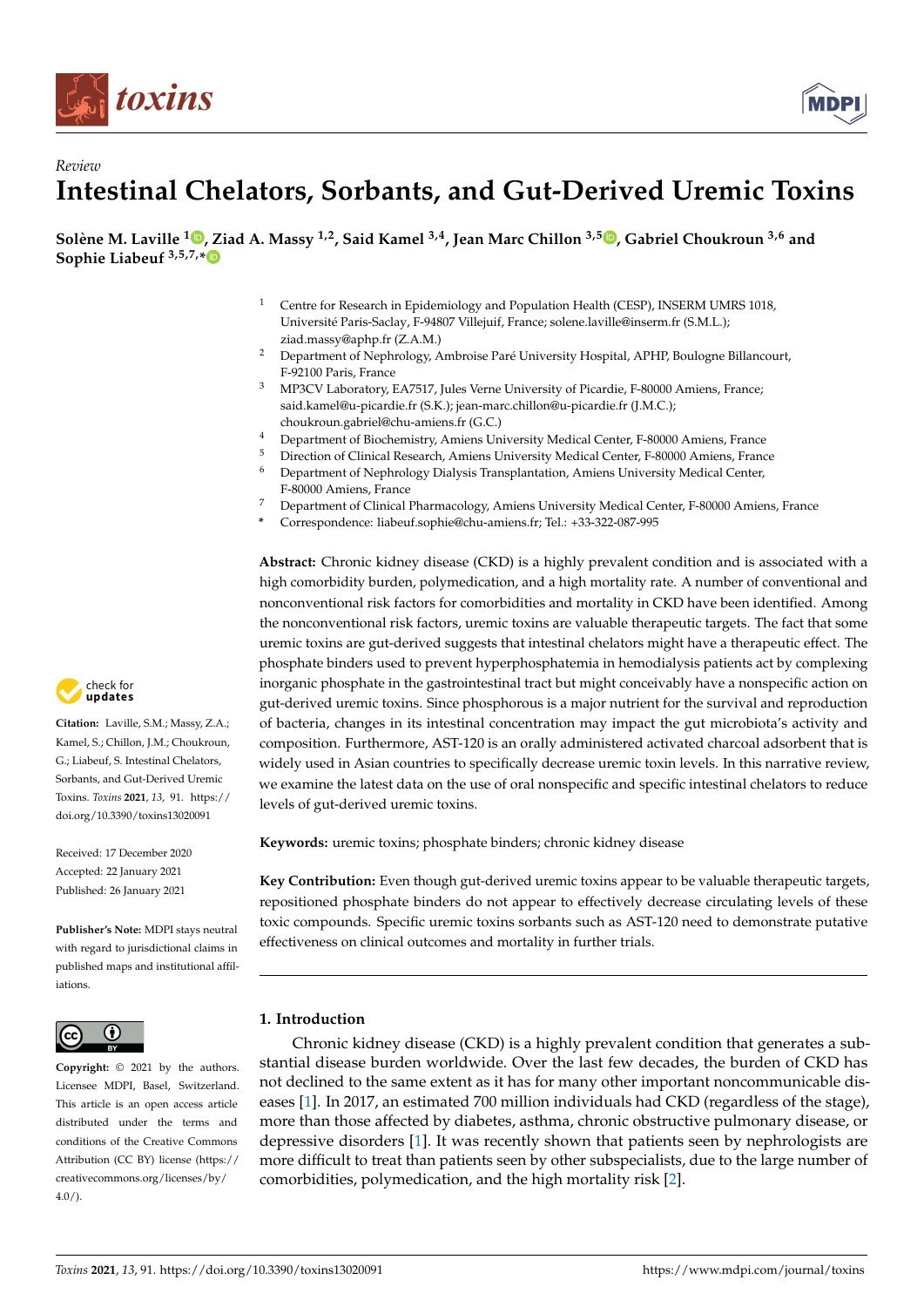A number of conventional and nonconventional risk factors for comorbidities and mortality in CKD have been identified. The nonconventional risk factors include uremic toxins, various harmful compounds that accumulate as renal function declines and that are potential therapeutic targets [3,4]. The high comorbidity burden in CKD means that polymedication is common [5,6]. Specific treatment approaches are implemented for complications that can be readily identified and quantified, such as cardiovascular disease, hypertension, anemia, mineral bone disorder, volume overload, electrolyte disorders, and acid-base disorders. At present, there are few specific or nonspecific pharmacological strategies for decreasing uremic toxin levels. The objective of the present narrative review was to assess the efficacy of intestinal chelators (e.g., phosphate binders and the orally administered activated charcoal sorbent AST-120 (Kremezin®, Kureha Corporation, Tokyo, Japan)) for the adsorption of gut-derived uremic toxins. We will describe gut-derived uremic toxins, phosphate binders, and then the effects of phosphate binders and AST-120 on uremic toxin levels.

# **2. Gut-Derived Uremic Toxins**

According to the European Society of Artificial Organs' European Uremic Toxins Work Group [7], uremic toxins are harmful compounds that accumulate in the body during periods of renal function decline. Uremic toxins can be classified according to their molecular weight, water solubility, and protein-binding status. Alternatively, uremic toxins can be classified by their origin: gut-derived or not gut-derived. The present review focused on gut-derived uremic toxins.

#### *2.1. Trimethylamine-N-Oxide*

Trimethylamine-N-oxide (TMAO) is a small, water-soluble, gut-derived uremic toxin produced by the oxidation of trimethylamine (TMA). TMAO is derived primarily from dietary choline and carnitine through the action of the gut microbiota, which metabolizes these constituents to TMA. Red meat, eggs, dairy products, and saltwater fish are rich in choline, lecithin, and L-carnitine, and thus constitute potential sources of TMAO [8]. Many bacterial species are involved in producing TMA, including *Clostridia*, *Proteus*, *Shigella*, and *Aerobacter*. Over the last decade, a growing body of preclinical and clinical evidence has identified TMAO as an important contributor to the pathogenesis of cardiovascular disease [9]. Indeed, elevated TMAO levels are associated with a greater incident risk of major cardiovascular adverse events [10–12].

# *2.2. Indoxyl Sulfate*

Indoxyl sulfate (IS, a protein-binding uremic toxin) is generated after tryptophan present in food is metabolized to indole by intestinal bacteria (mainly *Escherichia coli*). The indole is absorbed by the intestine and then circulates in the blood to the liver. After hydroxylation and sulfation in the liver, indole becomes IS and re-enters the circulation. When the kidney is operating normally, IS in serum enters renal tubular cells via the organic anion transporters (OATs) 1 and 3, located in the proximal basolateral membrane, and is subsequently drained into the renal tubules via OAT4 in the renal tubular cells' apical membrane [3]. Various studies have suggested that IS is an agonist of the transcription factor aryl hydrocarbon receptor (AhR) and increases oxidative stress and inhibits nitric oxide production in endothelial cells, inhibits neovascularization, and enhances coagulation [3]. In cohort studies of predialysis and dialysis patients, high levels of IS were associated independently with cardiovascular events, renal function decline, and mortality [13,14].

# *2.3. Indole Acetic Acid*

Indole-3 acetic acid (IAA) is a protein-bound uremic toxin generated by the metabolism of tryptophan and that belongs to the indole family of uremic solutes (like IS). Serum IAA levels are elevated in patients with CKD. IAA is an agonist of the transcription factor AhR but has been less extensively studied than IS as a uremic toxin. Nevertheless, IAA has been linked to cardiovascular disease via the induction of inflammation and the production of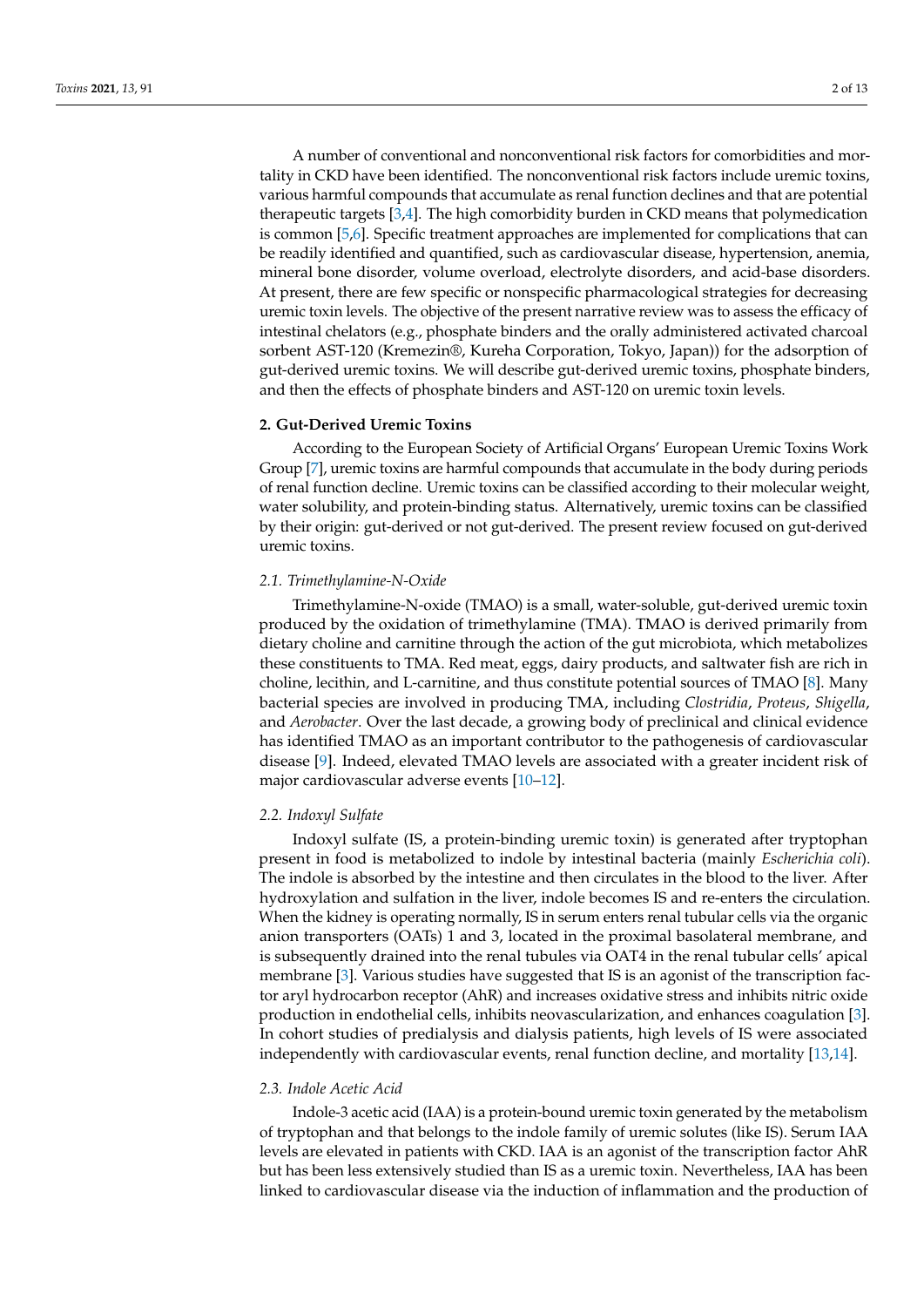pro-coagulant tissue factors [15]. As with IS, these effects are mainly linked to activation of the AhR, which appears to have a key role in the biological action of several indoles [3,16]. IAA has been linked to elevated mortality and the incidence of cardiovascular events in CKD patients [15].

# *2.4. P-Cresyl Sulfate*

P-cresyl sulfate (pCS) is a protein-bound, gut-derived uremic toxin. P-cresol is produced by the bacterial metabolism of tyrosine and phenylalanine in the intestine. Tyrosine and phenylalanine are essential amino acids for human beings and are found in protein-rich foods like meat, dairy products, eggs, and nuts. Conjugation of p-cresol creates pCS and, to a lesser extent, p-cresylglucuronide. The pCS is normally excreted by the kidneys. Data from animal studies suggest that pCS is harmful in several respects. Firstly, pCS contributes to cardiovascular and renal damage. An elevated pCS plasma concentration alters vascular function and in vitro remodeling [4] and is toxic for renal tubular cells and kidney fibrosis [17]. Furthermore, free pCS was found to be a predictor of survival in both dialyzed and nondialyzed CKD patients [14,18,19].

#### *2.5. Nonpharmacological Interventions, Dietary Changes, and Uremic Toxin Concentrations*

Although this review focused on pharmacological interventions (intestinal chelators) that modulate the concentrations of uremic toxins and prevent the development of harmful effect in CKD patients, diet may also have a role in the therapeutic strategy. Indeed, plant nutrients and plant-based diets can have beneficial effects in patients with CKD [20]. In CKD, there is a direct relationship between the protein/dietary fiber ratio and the IS and pCS levels. Di Iorio et al. demonstrated that nutritional therapy such as Mediterranean diet and very low protein diet (which is a vegetarian diet) are effective in lowering IS and pCS serum levels and ameliorated the intestinal permeability in CKD patients [20]. In patients on maintenance hemodiafiltration, plasma levels of IS and pCS were lower in vegetarian individuals than in nonvegetarian individuals [21]. This finding was confirmed in a randomized controlled trial of synbiotic therapy in nondialysis patients [22]. Likewise, a study of people with normal renal function found that pCS and IS production rates were markedly lower in vegetarians than in individuals consuming an unrestricted diet [23]. Furthermore, vegetarian diets contain less lecithin, choline, and l-carnitine; this might result in less TMAO production [24].

#### **3. Phosphate Binders**

Several lines of evidence link high phosphate concentrations to adverse health effects in patients with CKD [25–27]. Intestinal phosphate binders have been authorized for lowering phosphate concentrations in dialysis patients and for sevelamer carbonate in nondialyzed patients [28]. The phosphate binders act by decreasing the absorption of ingested phosphate and converting it into an insoluble form that is excreted in the stools. This mechanism of action explains why the binders must be taken at the same time as phosphate-containing foods.

There are two categories of phosphate binder: (1) calcium-based binders (calcium carbonate, calcium acetate, and calcium acetate/magnesium carbonate) and (2) noncalciumbased binders (sevelamer, lanthanum, and, more recently, iron-based binders). Although the two categories are equally effective in lowering serum phosphate concentrations when well titrated [29], each has various drawbacks, e.g., a positive calcium balance and potentially harmful cardiovascular outcomes for calcium-based binders [30] and the higher cost of noncalcium-based binders. Furthermore, the pill burden and gastrointestinal side effects associated with phosphate binders are major causes of poor treatment compliance [31,32] (Table 1).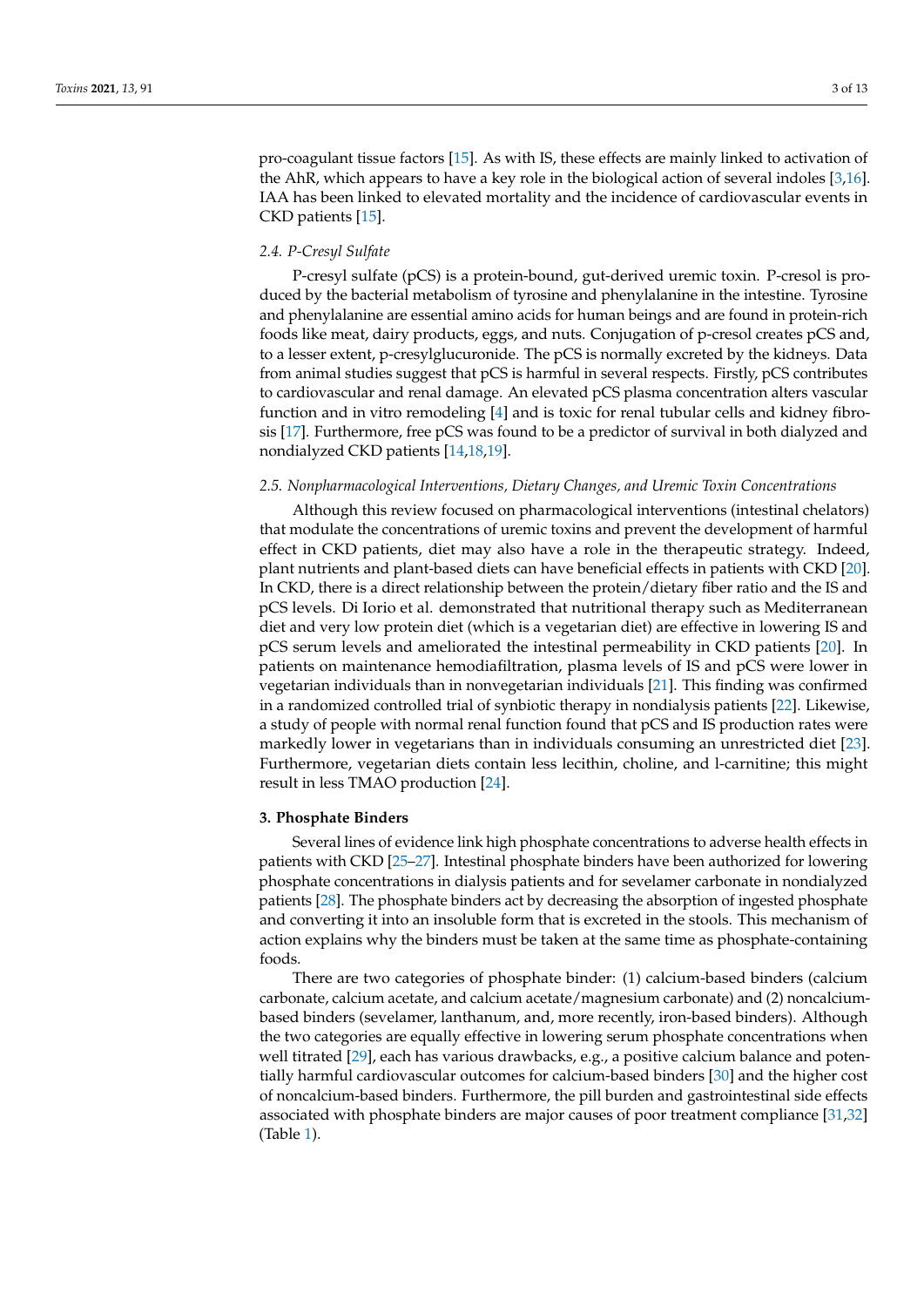|                    | Calcium-Based<br><b>Phosphate Binders</b>                                                                                                                                    | Magnesium/Calcium-Based<br><b>Phosphate Binders</b>             | Calcium-Free Phosphate Binders                                                                                                                                                                                                    |                          |                                                                                                                                        |  |                                                                                                                 |                          |                                                                 |
|--------------------|------------------------------------------------------------------------------------------------------------------------------------------------------------------------------|-----------------------------------------------------------------|-----------------------------------------------------------------------------------------------------------------------------------------------------------------------------------------------------------------------------------|--------------------------|----------------------------------------------------------------------------------------------------------------------------------------|--|-----------------------------------------------------------------------------------------------------------------|--------------------------|-----------------------------------------------------------------|
|                    | Calcium carbonate                                                                                                                                                            | Magnesium carbonate                                             | Sevelamer                                                                                                                                                                                                                         |                          | Lanthanum carbonate                                                                                                                    |  | <b>Iron-Based Phosphate Binders</b>                                                                             |                          |                                                                 |
|                    | Calcium acetate                                                                                                                                                              |                                                                 |                                                                                                                                                                                                                                   |                          |                                                                                                                                        |  | Ferric citrate                                                                                                  | Sucroferric oxyhydroxide |                                                                 |
|                    | Correction of hypocalcemia<br>Low cost                                                                                                                                       | Low cost<br>Potential benefit on<br>vascular calcification [33] | No systemic absorption<br>No hypercalcemia [29]<br>Reduction in vascular calcification<br>vs. calcium-based phosphate<br>binders [34]<br>Reduction in LDL-cholesterol [35]                                                        | $\overline{\phantom{a}}$ | Low pill burden<br>Reduction in vascular<br>calcification vs. calcium-based<br>phosphate binders [36,37]                               |  | Beneficial effect on<br>iron-deficiency<br>anemia [38,39]                                                       |                          | Low pill<br>burden $[40-42]$<br>Low systemic<br>absorption [43] |
| tages<br>İsad<br>≏ | Moderate pill burden<br>Systemic absorption<br>Positive calcium balance<br>(hypercalcemia)<br>Progression of extraskeletal<br>calcification (vascular<br>calcification [44]) | High pill burden                                                | High pill burden<br>High cost<br>Reduction in intestinal absorption<br>of certain drugs and vitamins [45]<br>Gastrointestinal adverse events<br>(constipation)<br>Gastropathy (sevelamer crystals<br>and mucosa injury) $[46-48]$ |                          | High cost<br>Difficult to chew<br>Gastrointestinal adverse events<br>Lanthanum gastropathy<br>(gastrointestinal<br>deposits) $[49-52]$ |  | High pill burden<br>High cost<br>Potential iron<br>overload<br>Gastrointestinal<br>adverse events<br>(diarrhea) |                          | High cost<br>Gastrointestinal<br>adverse events                 |

**Table 1.** Advantages and disadvantages of various phosphate binders.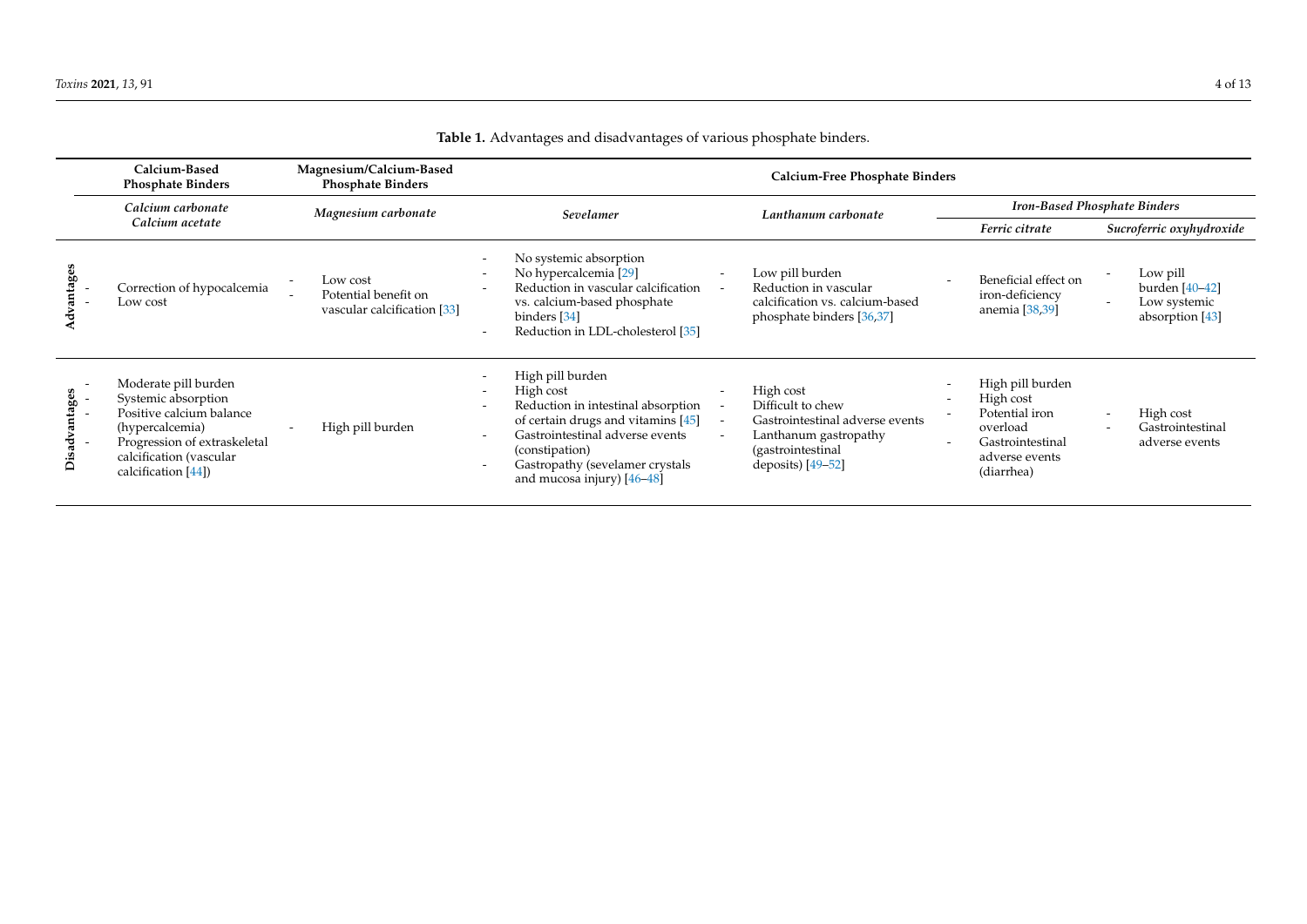#### *3.1. Calcium-Based Phosphate Binders*

For many years, calcium-based phosphate binders constituted the cornerstone of hyperphosphatemia treatment. Although these binders are cheap and effective in lowering serum phosphate in dialysis patients and have a satisfactory safety profile, they have been linked to hypercalcemia (more frequently with calcium acetate than with calcium carbonate [53]) and the progression of vascular calcification [54]. Patients with high calcemia values should not, therefore, be treated with calcium-based phosphate binders [55].

# *3.2. Magnesium-Based Phosphate Binders.*

A magnesium–calcium combination is a well-tolerated alternative to calcium acetate alone; it reduces the calcium load in hemodialysis patients and is not inferior to sevelamer hydrochloride [56]. Furthermore, magnesium may be of additional value in CKD patients because it appears to inhibit calcification [57–59].

#### *3.3. Calcium-Free/Noncalcium-Based Phosphate Binders*

Sevelamer was the first metal-free, calcium-free phosphate binder (first as the hydrochloride and then sevelamer carbonate) to become available for the treatment of hyperphosphatemia in patients on dialysis. Several randomized trials have compared sevelamer with calcium-based phosphate binders, particularly with regard to the progression of cardiovascular disease at different CKD stages. The majority of these trials showed that treatment with sevelamer was associated with less vascular calcification and that calciumbased binders were associated with more vascular calcification [34,44,60,61]. Sevelamer appears to induce constipation more frequently than calcium-based lanthanum and ironbased phosphate binders do [29].

Lanthanum carbonate is a powerful metal-based but calcium-free phosphate chelator [62]. Concerns have been raised about its safety, especially with regard to possible accumulation in the liver (like aluminum). However, this has not been confirmed in studies in humans [63]. Like most noncalcium binders, lanthanum carbonate is associated with less vascular calcification when compared with calcium-based binders [36]. Although the pill burden is lower than for sevelamer, gastrointestinal effects (such as nausea, vomiting, and abdominal cramps) are common [29,64].

#### *3.4. Iron-Based Phosphate Binders*

Two iron-based phosphate binders are currently on the market: ferric citrate and sucroferric oxyhydroxide. Both are effective phosphate binders and are not inferior to other compounds in this respect [65,66].

Ferric citrate binds phosphate in exchange for citrate to form ferric phosphate, which is insoluble and is excreted in the feces. In one trial, ferric citrate was non-inferior to the comparator arm (sevelamer or calcium-containing) in controlling serum phosphate levels [39]. Furthermore, ferric citrate was associated with an elevation in serum ferritin, which reduced the need for intravenous iron and erythropoietin-stimulating agents and increased hemoglobin levels [39,67,68].

Sucroferric oxyhydroxide is a novel, polynuclear, chewable, iron-based phosphate binder that can produce an insoluble complex in the gastrointestinal tract. In a Phase III randomized trial, sucroferric oxyhydroxide was as effective as sevelamer in lowering serum phosphate in dialysis patients, and the pill burden was 75% lower [42]. Furthermore, use of sucroferric oxyhydroxide led to an elevation in serum iron levels, albeit to a much lesser extent than for ferric citrate [43].

Both of these iron-based binders are associated with mild to moderate diarrhea and stool discoloration [29,64].

The 2017 Kidney Disease: Improving Global Outcomes (KDIGO) guidelines recommend "lowering elevated phosphate levels toward the normal range" but do not specify which types of phosphate binder should be used. However, the KDIGO guidelines also suggest avoiding hypercalcemia [55].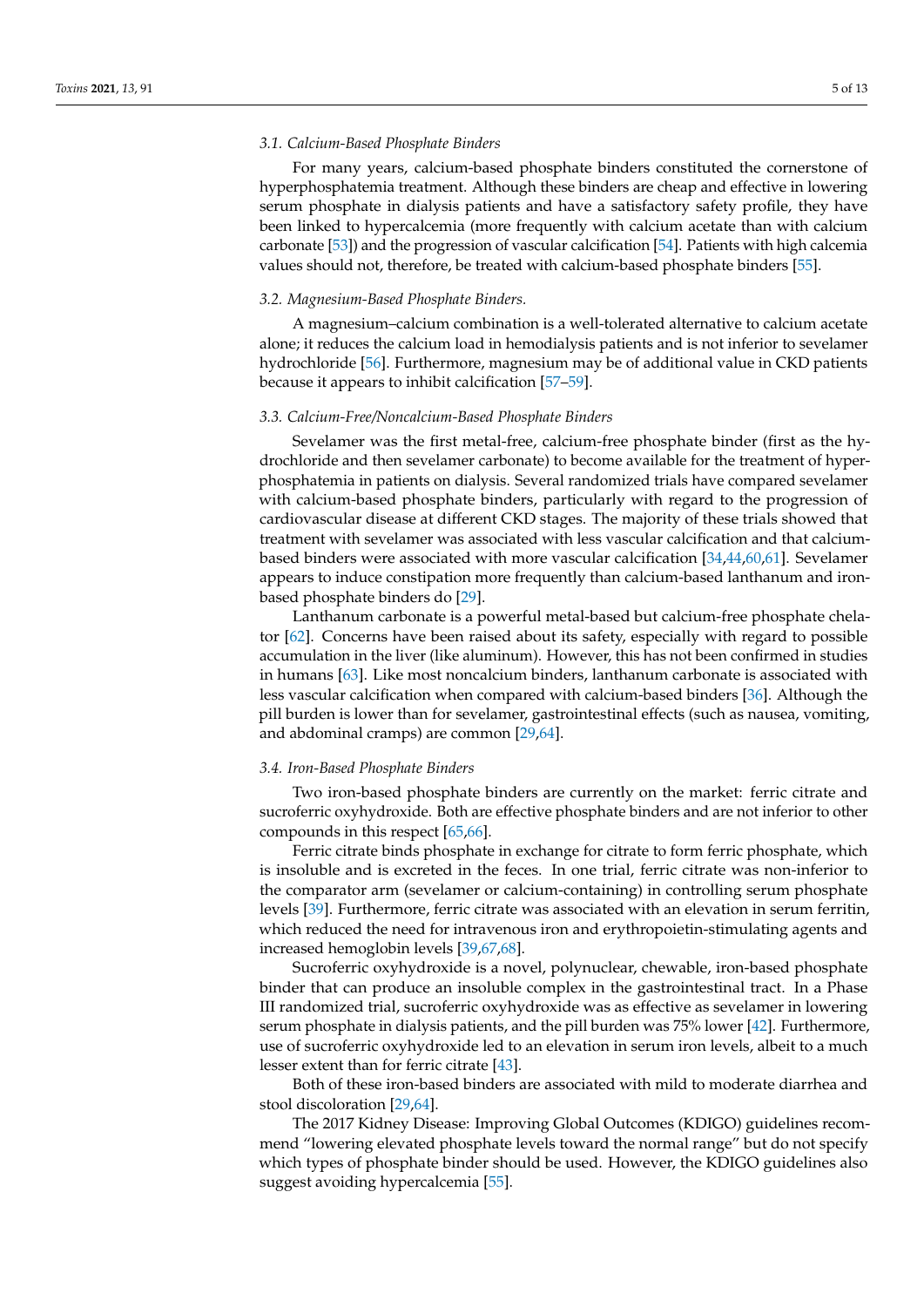Observational studies have shown that the risk of all-cause mortality and cardiovascular disease among dialysis patients is lower among those treated with phosphate binders [69]. A meta-analysis showed that noncalcium chelators (sevelamer and lanthanum) were associated with a lower risk of mortality than calcium chelators (carbonate and calcium acetate) [70]. However, placebo-controlled, randomized trials have not found a beneficial impact of phosphate binders on mortality [29]. However, these trials included small numbers of patients and did not have long-term follow-up. Sevelamer could lead to a reduction in vascular calcification vs. calcium-based phosphate binders [71]. The advantages and disadvantages of phosphate chelators are summarized in Table 1.

#### **4. Phosphate Binders and Gut-Derived Uremic Toxins**

# *4.1. Phosphate Binders and the Gut Microflora*

Due to the diversity and adaptability of the gut microbiome, changes in diet can quickly and dramatically influence the species of bacteria present. Thus, altering the concentrations and effects of bacterial metabolites might influence the host's metabolism [72,73]. CKD patients (especially those on dialysis) have to follow a low-phosphorus, low-potassium diet due to the association between high serum levels of these metabolites and the mortality risk [74]. Since phosphorous is a major nutrient for the survival and reproduction of bacteria, changes in its intestinal concentration may impact the gut microbiota's activity and composition [73]. Therefore, these dietary restrictions alter the composition of the gut microbiome. Hence, the gut microbiome is influenced not only by CKD but also by phosphate binders [75,76].

# *4.2. Phosphate Binders and Gut-Derived Uremic Toxins*

#### 4.2.1. Experimental Data

The phosphate binders' impact on the gut microflora can potentially modify the generation of gut-derived uremic toxins. Phosphate binders might prevent the absorption of both phosphate and gut-derived uremic toxins. There are few published in vitro studies of the impact of phosphate binders on precursors or uremic toxins present in the intestine. A recent report (published as a poster only) suggested that sevelamer hydrochloride induced a decrease in levels of indole and p-cresol (the gut precursors of pCS and IS) [77]. Another recent report indicated that sevelamer carbonate was able to adsorb IAA but not indole and p-cresol. The results can, perhaps, be explained by the compounds' respective chemical structures: IAA has a carboxylic acid group (like bile acids, which are also chelated by sevelamer) but none of the precursors have functional groups that would enable chelation by sevelamer [78] (Table 2).

In a study of uremic apolipoprotein-E-deficient mice, the serum concentrations of IS and IAA did not fall significantly, in contrast to the serum phosphorus concentration, after an eight-week sevelamer-containing diet [79].

Clinical studies of the impact of phosphate binders on gut-derived uremic toxin concentrations are summarized in Table 2.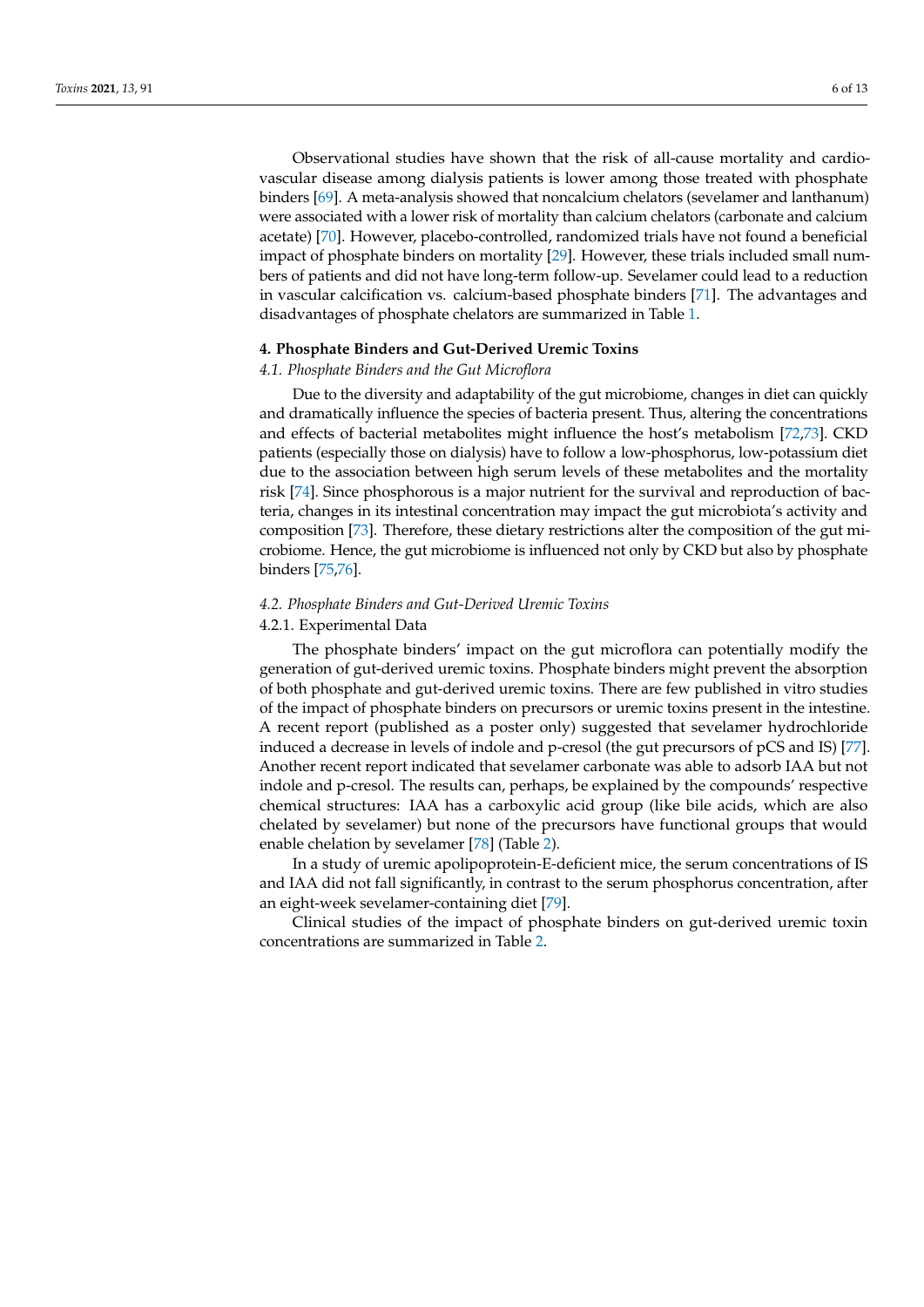| In Vitro Studies                                     |                                                                               |                                                 |                                                                                                                          |                                                                       |                                                                                                            |  |  |  |  |  |  |
|------------------------------------------------------|-------------------------------------------------------------------------------|-------------------------------------------------|--------------------------------------------------------------------------------------------------------------------------|-----------------------------------------------------------------------|------------------------------------------------------------------------------------------------------------|--|--|--|--|--|--|
| <b>First Author</b><br>Year                          | <b>Type of Binder</b>                                                         |                                                 | Type of Gut-Derived Uremic Toxin                                                                                         | Results                                                               |                                                                                                            |  |  |  |  |  |  |
| De Smet R.<br>2016 (abstract) [77]                   | Sevelamer hydrochloride                                                       |                                                 | IAA, p-cresol, indole                                                                                                    | Sevelamer hydrochloride was able to adsorb indole, IAA and p-cresol   |                                                                                                            |  |  |  |  |  |  |
| Bennis Y.<br>2019 [78]                               | Sevelamer carbonate                                                           |                                                 | IAA, p-cresol, indole                                                                                                    | Sevelamer carbonate was able to adsorb IAA but not indole or p-cresol |                                                                                                            |  |  |  |  |  |  |
|                                                      |                                                                               |                                                 | <b>Animal Studies</b>                                                                                                    |                                                                       |                                                                                                            |  |  |  |  |  |  |
| <b>First Author</b><br><b>Type of Models</b><br>Year |                                                                               |                                                 | <b>Type of Binder</b>                                                                                                    | <b>Type of Gut-Derived</b><br><b>Uremic Toxin</b>                     | Results                                                                                                    |  |  |  |  |  |  |
| Phan O.<br>2005 [79]                                 | apolipoprotein E-deficient mice                                               |                                                 | 8 weeks of a sevelamer-containing diet                                                                                   | ISI<br>AA                                                             | Levels of IS and IAA had not decreased significantly<br>after 8 weeks of a sevelamer-containing diet       |  |  |  |  |  |  |
| <b>Clinical Studies</b>                              |                                                                               |                                                 |                                                                                                                          |                                                                       |                                                                                                            |  |  |  |  |  |  |
| <b>First Author</b><br>Year                          | <b>Type of Study</b>                                                          | <b>Patient Type and Numbers</b>                 | <b>Type of Phosphate Binder</b>                                                                                          | <b>Type of Gut-Derived</b><br><b>Uremic Toxin</b>                     | Results                                                                                                    |  |  |  |  |  |  |
| <b>Observational Studies</b>                         |                                                                               |                                                 |                                                                                                                          |                                                                       |                                                                                                            |  |  |  |  |  |  |
| Guida B.<br>2013 [80]                                | Cross-sectional observational study                                           | 57 patients on<br>peritoneal dialysis           | Sevelamer ( $n = 29$ )<br>Lanthanum $(n = 16)$<br>No binders $(n = 12)$                                                  | P-cresol                                                              | Patients on sevelamer had p-cresol levels significantly<br>lower than those receiving lanthanum or no drug |  |  |  |  |  |  |
| Lin C.<br>2017 [81]                                  | Observational<br>Noncomparative                                               | 5 hemodialysis patients                         | Sevelamer for 3 months                                                                                                   | <b>IS</b><br>pCS                                                      | Significant Reduction in pCS but not IS                                                                    |  |  |  |  |  |  |
| Iguchi A.<br>2020 [76]                               | Observational cohort                                                          | 18 hemodialysis patients                        | Sucroferric oxyhydroxide for 3 months                                                                                    | <b>IS</b><br>pCS                                                      | Increase levels of IS and pCS                                                                              |  |  |  |  |  |  |
| Dai L.<br>2020 [82]                                  | Cross-sectional observational cohort                                          | 423 ESKD patients                               | Calcium-containing phosphate binders Sevelamer                                                                           | <b>IS</b><br>pCS<br><b>TMAO</b>                                       | Increased levels of IS and TMAO, no change in pCS in<br>sevelamer users vs. sevelamer non-users            |  |  |  |  |  |  |
| <b>Interventional studies</b>                        |                                                                               |                                                 |                                                                                                                          |                                                                       |                                                                                                            |  |  |  |  |  |  |
| Brandenburg V.M.<br>2010 [83]                        | Clinical trial (controlled crossover study)                                   | 57 hemodialysis patients                        | 3-phase trial (A-B-A design; 8 weeks per phase).<br>Sevelamer was only administered in the middle<br>phase of the study. | <b>ISI</b><br>AA<br>p-cresol                                          | No impact on IS and IAA levels and a significant rise<br>in p-cresol during the sevelamer period           |  |  |  |  |  |  |
| Riccio E.<br>2018 [84]                               | Clinical trial (single-blind,<br>placebo-controlled randomized trial)         | 69 CKD patients (grade 3-5,<br>not on dialysis) | Sevelamer vs. placebo for 3 months                                                                                       | p-cresol                                                              | Significant Reduction in p-cresol after 3 months of<br>treatment by sevelamer but not placebo              |  |  |  |  |  |  |
| Bennis Y.<br>2019 [78]                               | Clinical trial (multicenter, double-blind,<br>placebo-controlled, randomized) | 78 CKD patients (grade 3-4)                     | Sevelamer vs. placebo for 3 months                                                                                       | <b>IS</b><br>pCS<br>IAA                                               | No significant changes in IS, pCS<br>and IAA levels in the sevelamer arm                                   |  |  |  |  |  |  |
| Lenglet A.<br>$2019$ [85]                            | Clinical trial (multicenter, open-label,<br>randomized controlled trial)      | 100 hemodialysis patients                       | Sevelamer vs. nicotinamide                                                                                               | <b>IS</b><br>pCS<br><b>TMAO</b>                                       | No impact on IS, pCS or TMAO levels in either arm                                                          |  |  |  |  |  |  |

# **Table 2.** Summary of preclinical and clinical studies of the impact of phosphate binders on concentrations of gut-derived uremic toxins

ESKD: end-stage kidney disease.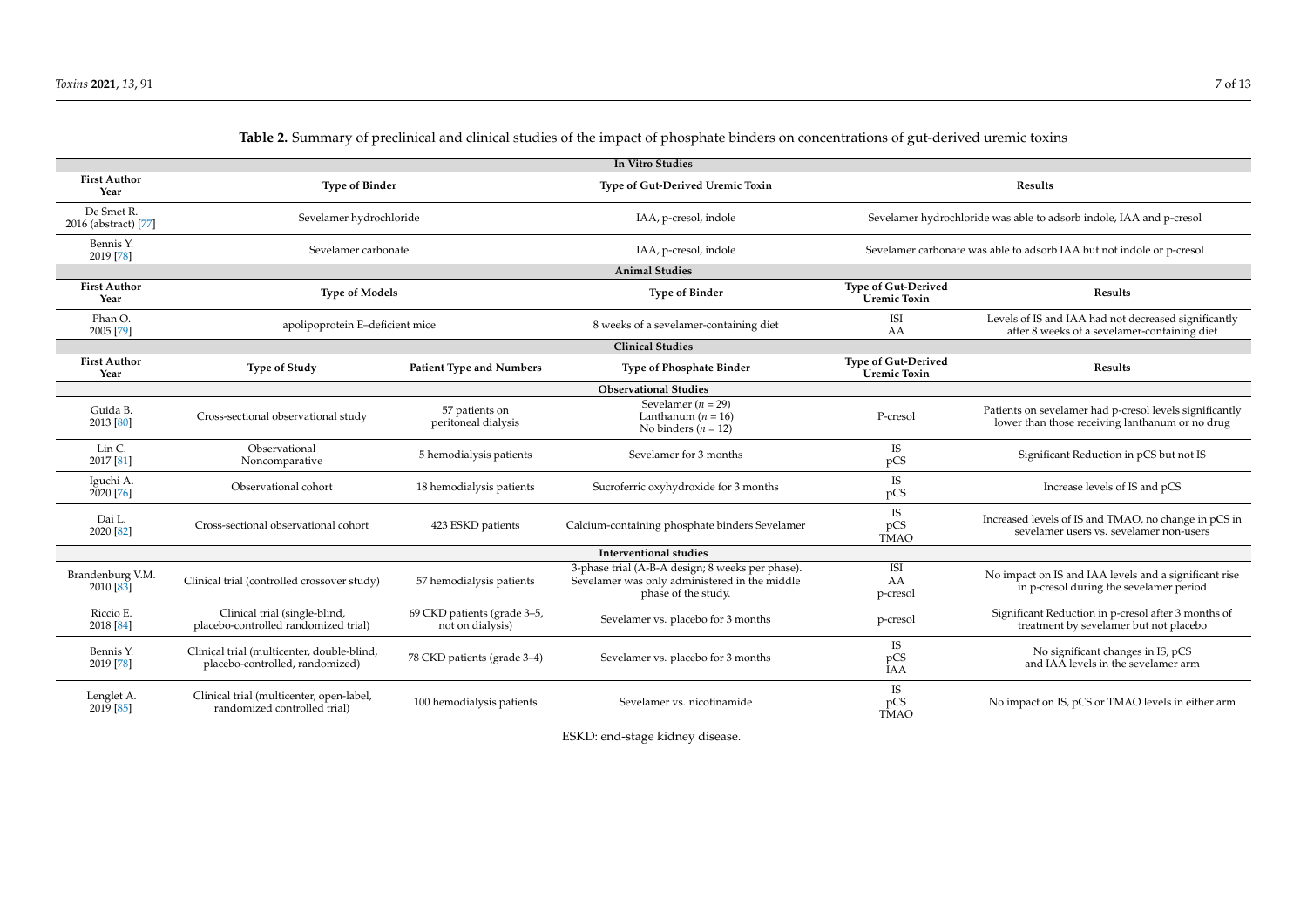#### 4.2.2. Observational Studies

In an observational, noncomparative study of five hemodialysis patients, Lin et al. evaluated serum levels of IS and pCS after 12 weeks of sevelamer hydrochloride treatment. A significant decrease was seen for levels of pCS, when a nonsignificant trend was observed for IS levels [81]. In a cross-sectional, noncomparative, observational study, Guida et al. assessed the serum pCS levels in a total of 57 patients on peritoneal dialysis. Of the 45 patients with hyperphosphatemia, 29 received sevelamer hydrochloride and 16 were treated with another phosphate binder (lanthanum). Patients with normal phosphatemia were not treated  $(n = 12)$ . Plasma p-cresol concentrations were significantly lower in patients on sevelamer than in patients receiving lanthanum or those not treated. [80]. To note, the circulating toxin is pCS and not p-cresol; the latter is essentially generated ex vivo during the processing of phenol-containing blood samples [86].

Recently, a study in 18 hemodialysis patients found that 12 weeks of treatment with sucroferric oxyhydroxide was associated with higher IS and pCS concentrations [76]. On the same lines, the results of Dai et al.'s observational study of 423 patients with end-stage renal disease showed that serum levels of IS and TMAO (but not pCS) were significantly higher in sevelamer users than in non-users [82]. However, the observational design of these two recent studies constitutes an important limitation on the interpretation of the results; indication bias might account for the elevated levels of gut-derived uremic toxins observed in the sevelamer groups. The data from the interventional studies described below appear to be more robust.

#### 4.2.3. Interventional Studies

An interventional, controlled, crossover study included 57 hemodialysis patients, during which they received an eight-week treatment of sevelamer hydrochloride. No changes in serum levels were observed for IS and IAA; unexpectedly, the serum concentration of pCS increased significantly [83].

In nondialyzed patients, in a single-blind, placebo-controlled, randomized clinical trial, plasma levels of p-cresol decreased significantly in the sevelamer group only [84]. In a recent, multicenter, comparative, randomized, clinical trial in dialysis patients, neither sevelamer nor nicotinamide induced a change in gut-derived uremic toxin levels [85]. Likewise, in a multicenter, double-blind, placebo-controlled, randomized, clinical trial in grades 3 and 4 CKD patients, a three-month course of sevelamer carbonate was not associated with significant changes in the serum concentrations of pCS, IS, or IAA [78].

Hence, in view of the literature data from interventional studies, sevelamer has no real effect on gut-derived uremic toxins.

#### **5. Sorbents and Uremic Toxins**

AST-120 is an oral-activated, charcoal adsorbent consisting of water-insoluble porous carbon particles (diameter: 0.2–0.4 mm). The adsorbent has been commercialized since 1991 in Japan, since 2004 in Korea, since 2007 in Taiwan, and since 2010 in the Philippines. It is indicated for the treatment of symptoms of uremia and to prolong the time to dialysis initiation in patients with progressive CKD [87].

In mechanistic terms, AST-120 might act by adsorbing uremic toxins and their precursors in the gastrointestinal tract, allowing them to be excreted in the feces before they can be absorbed into the bloodstream. AST-120 can adsorb the IS and pCS precursors generated by amino acid metabolism in the intestine. Most of the data on potential decreases in gut-derived uremic toxin levels by AST-120 concern IS. Administration of IS increases oxidative stress in the rat kidney, whereas co-administration of AST-120 reduced oxidative stress in CKD rats [88]. In an experimental model of apoE-/- mice with CKD, IS appears to be an important contributor to the vascular dysfunction, and AST-120 treatment ameliorates this dysfunction, possibly via a decrease in serum IS concentration [89]. In a dose-ranging study in 164 CKD patients in the USA, AST-120 decreased serum IS levels in a dose-dependent fashion [90]. In the Kremezin Study against Renal Disease Progression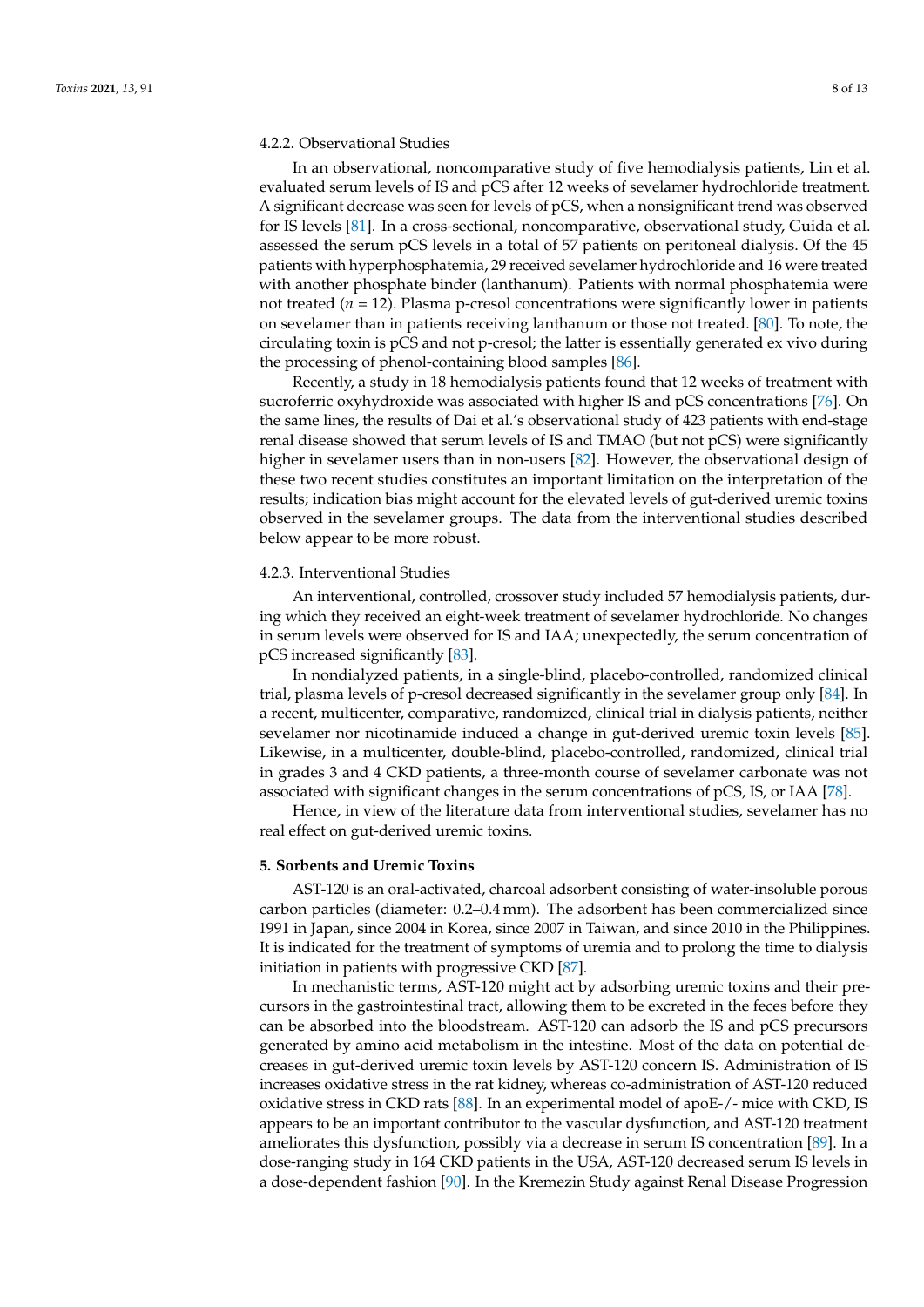performed in 579 grades 3 and 4 CKD patients in Korea, the AST-120-induced decrease in the serum IS concentration was inversely correlated with the occurrence of the composite primary outcome (progression of renal disease) [91].

From 2007 to 2012, the multinational, randomized, double-blind, placebo-controlled Evaluating Prevention of Progression in CKD 1 and 2 trials were conducted in North America, Latin America, and Europe. The objective was to evaluate the effects of add-on AST-120 therapy (vs. placebo) on CKD progression [92]. The primary endpoint was a composite of serum creatinine doubling and number of dialysis initiation and kidney transplantation. The time to the primary endpoint was similar in the AST-120 and placebo groups in each trial individually and in a pooled analysis of the two trials. However, the serum levels of IS (a guide to the patients' treatment compliance) were not evaluated. Indeed, in a post hoc analysis of the patients in the USA, there was a significant intergroup difference in the time to achieve the primary endpoint (hazard ratio (95% confidence interval) = 0.74 )0.56–0.97) in the per-protocol population, with compliance rates of  $\geq$ 67%) [93].

The majority of clinical trials on AST-120 have been performed in Asia and essentially focused on kidney disease progression. As this compound seems to effectively reduce gut-derived uremic toxin levels and given the organ toxicity of these toxins, there is a need for new studies of AST-120's effects on other outcomes (e.g., patient-reported outcomes, such as symptoms potentially due to the accumulation of uremic toxins).

# **6. Conclusions**

Even though gut-derived uremic toxins appear to be valuable therapeutic targets, repositioned phosphate binders do not appear to effectively decrease circulating levels of these toxic compounds. AST-120, a specific uremic toxin sorbent only commercialized in Asia, is effective in reducing uremic toxin levels, mostly IS. However, the sorbent's putative effectiveness on clinical outcomes and mortality must now be assessed in further trials.

**Author Contributions:** Conceptualization, S.L., S.M.L., Z.A.M., G.C.; methodology, S.L., S.M.L., Z.A.M., G.C.; software, S.M.L.; validation, J.M.C., S.K., S.L., S.M.L., Z.A.M., G.C.; formal analysis, S.M.L.; investigation, S.M.L.; resources, S.L. and S.M.L.; data curation, S.M.L.; writing—original draft preparation, S.M.L.; writing—review and editing, J.M.C., S.K., S.L., S.M.L., Z.A.M., G.C.; visualization, J.M.C., S.K., S.L., S.M.L., Z.A.M., G.C.; supervision, S.L.; project administration, S.L.; funding acquisition, S.L. All authors have read and agreed to the published version of the manuscript.

**Funding:** This research received no external funding.

**Conflicts of Interest:** Ziad A. Massy reports grants for CKD-REIN and other research projects from Amgen, Baxter, Fresenius Medical Care, GlaxoSmithKline, Merck Sharp and Dohme-Chibret, Sanofi-Genzyme, Lilly, Otsuka and the French government, as well as fees and grants to charities from Astellas, Baxter, Daichii, and Sanofi-Genzyme; these sources of funding are not necessarily related to the content of the present manuscript.Other authors had nothing to disclose.

#### **References**

- 1. Levin, A.; Tonelli, M.; Bonventre, J.; Coresh, J.; Donner, J.-A.; Fogo, A.B.; Fox, C.S.; Gansevoort, R.T.; Heerspink, H.J.L.; Jardine, M.; et al. Global Kidney Health 2017 and beyond: A Roadmap for Closing Gaps in Care, Research, and Policy. *Lancet* **2017**, *390*, 1888–1917. [\[CrossRef\]](http://doi.org/10.1016/S0140-6736(17)30788-2)
- 2. Tonelli, M.; Wiebe, N.; Manns, B.J.; Klarenbach, S.W.; James, M.T.; Ravani, P.; Pannu, N.; Himmelfarb, J.; Hemmelgarn, B.R. Comparison of the Complexity of Patients Seen by Different Medical Subspecialists in a Universal Health Care System. *JAMA Netw. Open* **2018**, *1*, e184852. [\[CrossRef\]](http://doi.org/10.1001/jamanetworkopen.2018.4852) [\[PubMed\]](http://www.ncbi.nlm.nih.gov/pubmed/30646392)
- 3. Vanholder, R.; Pletinck, A.; Schepers, E.; Glorieux, G. Biochemical and Clinical Impact of Organic Uremic Retention Solutes: A Comprehensive Update. *Toxins* **2018**, *10*, 33. [\[CrossRef\]](http://doi.org/10.3390/toxins10010033)
- 4. Six, I.; Flissi, N.; Lenglet, G.; Louvet, L.; Kamel, S.; Gallet, M.; Massy, Z.A.; Liabeuf, S. Uremic Toxins and Vascular Dysfunction. *Toxins* **2020**, *12*, 404. [\[CrossRef\]](http://doi.org/10.3390/toxins12060404) [\[PubMed\]](http://www.ncbi.nlm.nih.gov/pubmed/32570781)
- 5. Hayward, S.; Hole, B.; Denholm, R.; Duncan, P.; Morris, J.E.; Fraser, S.D.S.; Payne, R.A.; Roderick, P.; Chesnaye, N.C.; Wanner, C.; et al. International Prescribing Patterns and Polypharmacy in Older People with Advanced Chronic Kidney Disease: Results from the European Quality Study. *Nephrol. Dial. Transpl.* **2020**. [\[CrossRef\]](http://doi.org/10.1093/ndt/gfaa064)
- 6. Liabeuf, S.; Laville, M. Drug Prescription in Patients with Chronic Kidney Disease: A True Challenge. *Nephrol. Dial. Transpl.* **2020**. [\[CrossRef\]](http://doi.org/10.1093/ndt/gfaa164)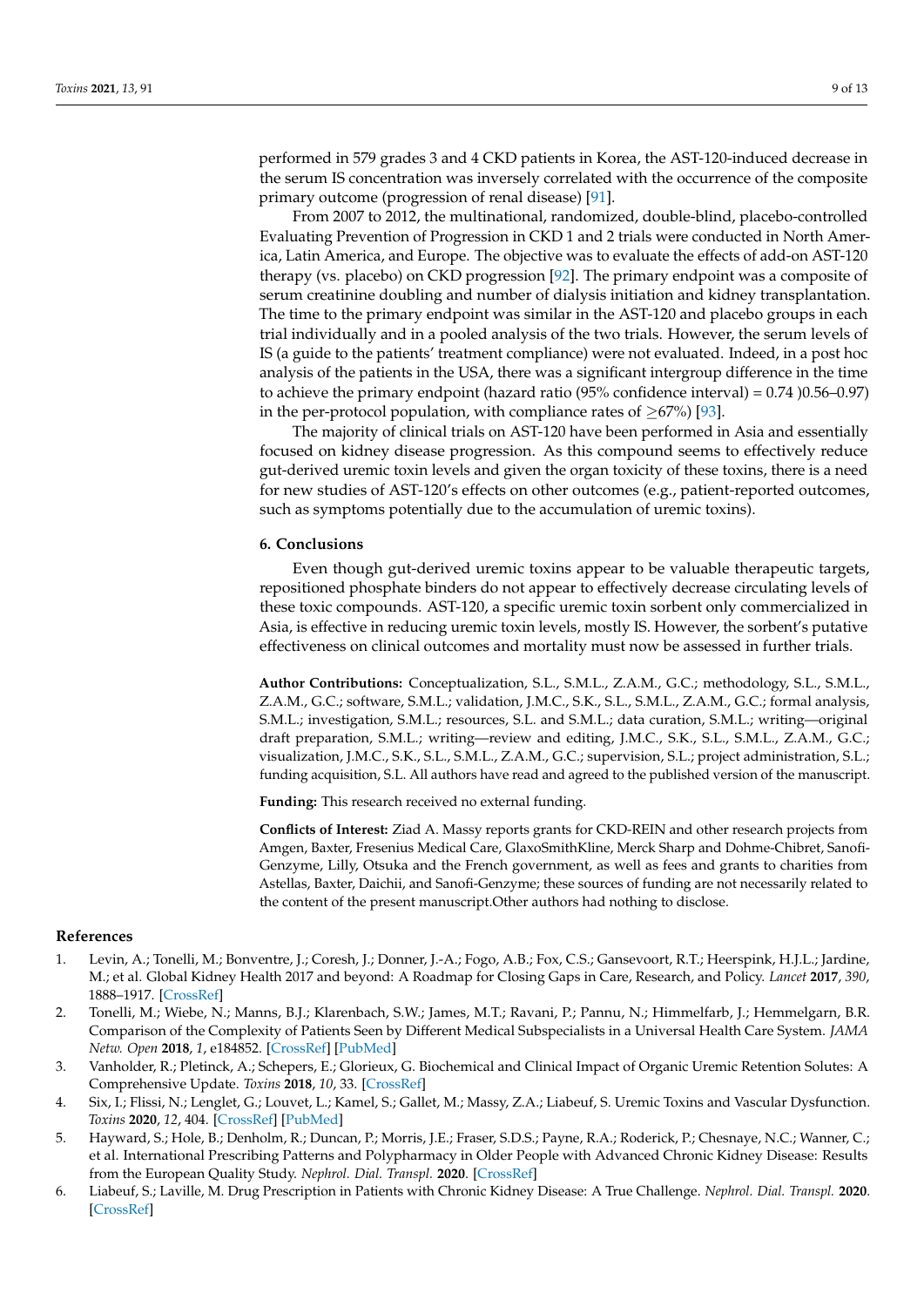- 7. Vanholder, R.; De Smet, R.; Glorieux, G.; Argilés, A.; Baurmeister, U.; Brunet, P.; Clark, W.; Cohen, G.; De Deyn, P.P.; Deppisch, R.; et al. Review on Uremic Toxins: Classification, Concentration, and Interindividual Variability. *Kidney Int.* **2003**, *63*, 1934–1943. [\[CrossRef\]](http://doi.org/10.1046/j.1523-1755.2003.00924.x)
- 8. Cho, C.E.; Caudill, M.A. Trimethylamine-N-Oxide: Friend, Foe, or Simply Caught in the Cross-Fire? *Trends Endocrinol. Metab.* **2017**, *28*, 121–130. [\[CrossRef\]](http://doi.org/10.1016/j.tem.2016.10.005)
- 9. Subramaniam, S.; Fletcher, C. Trimethylamine N-Oxide: Breathe New Life. *Br. J. Pharm.* **2018**, *175*, 1344–1353. [\[CrossRef\]](http://doi.org/10.1111/bph.13959)
- 10. Tang, W.H.W.; Wang, Z.; Levison, B.S.; Koeth, R.A.; Britt, E.B.; Fu, X.; Wu, Y.; Hazen, S.L. Intestinal Microbial Metabolism of Phosphatidylcholine and Cardiovascular Risk. *N. Engl. J. Med.* **2013**, *368*, 1575–1584. [\[CrossRef\]](http://doi.org/10.1056/NEJMoa1109400)
- 11. Tomlinson, J.A.P.; Wheeler, D.C. The Role of Trimethylamine N-Oxide as a Mediator of Cardiovascular Complications in Chronic Kidney Disease. *Kidney Int.* **2017**, *92*, 809–815. [\[CrossRef\]](http://doi.org/10.1016/j.kint.2017.03.053) [\[PubMed\]](http://www.ncbi.nlm.nih.gov/pubmed/28807612)
- 12. Kim, R.B.; Morse, B.L.; Djurdjev, O.; Tang, M.; Muirhead, N.; Barrett, B.; Holmes, D.T.; Madore, F.; Clase, C.M.; Rigatto, C.; et al. Advanced Chronic Kidney Disease Populations Have Elevated Trimethylamine N-Oxide Levels Associated with Increased Cardiovascular Events. *Kidney Int.* **2016**, *89*, 1144–1152. [\[CrossRef\]](http://doi.org/10.1016/j.kint.2016.01.014) [\[PubMed\]](http://www.ncbi.nlm.nih.gov/pubmed/27083288)
- 13. Barreto, F.C.; Barreto, D.V.; Liabeuf, S.; Meert, N.; Glorieux, G.; Temmar, M.; Choukroun, G.; Vanholder, R.; Massy, Z.A.; European Uremic Toxin Work Group (EUTox). Serum Indoxyl Sulfate Is Associated with Vascular Disease and Mortality in Chronic Kidney Disease Patients. *Clin. J. Am. Soc. Nephrol.* **2009**, *4*, 1551–1558. [\[CrossRef\]](http://doi.org/10.2215/CJN.03980609) [\[PubMed\]](http://www.ncbi.nlm.nih.gov/pubmed/19696217)
- 14. Liabeuf, S.; Drüeke, T.B.; Massy, Z.A. Protein-Bound Uremic Toxins: New Insight from Clinical Studies. *Toxins* **2011**, *3*, 911–919. [\[CrossRef\]](http://doi.org/10.3390/toxins3070911) [\[PubMed\]](http://www.ncbi.nlm.nih.gov/pubmed/22069747)
- 15. Dou, L.; Sallée, M.; Cerini, C.; Poitevin, S.; Gondouin, B.; Jourde-Chiche, N.; Fallague, K.; Brunet, P.; Calaf, R.; Dussol, B.; et al. The Cardiovascular Effect of the Uremic Solute Indole-3 Acetic Acid. *J. Am. Soc. Nephrol.* **2015**, *26*, 876–887. [\[CrossRef\]](http://doi.org/10.1681/ASN.2013121283)
- 16. Sallée, M.; Dou, L.; Cerini, C.; Poitevin, S.; Brunet, P.; Burtey, S. The Aryl Hydrocarbon Receptor-Activating Effect of Uremic Toxins from Tryptophan Metabolism: A New Concept to Understand Cardiovascular Complications of Chronic Kidney Disease. *Toxins* **2014**, *6*, 934–949. [\[CrossRef\]](http://doi.org/10.3390/toxins6030934)
- 17. Gryp, T.; Vanholder, R.; Vaneechoutte, M.; Glorieux, G. P-Cresyl Sulfate. *Toxins* **2017**, *9*, 52. [\[CrossRef\]](http://doi.org/10.3390/toxins9020052)
- 18. Liabeuf, S.; Barreto, D.V.; Barreto, F.C.; Meert, N.; Glorieux, G.; Schepers, E.; Temmar, M.; Choukroun, G.; Vanholder, R.; Massy, Z.A.; et al. Free P-Cresylsulphate Is a Predictor of Mortality in Patients at Different Stages of Chronic Kidney Disease. *Nephrol. Dial. Transpl.* **2010**, *25*, 1183–1191. [\[CrossRef\]](http://doi.org/10.1093/ndt/gfp592)
- 19. Meijers, B.K.I.; De Preter, V.; Verbeke, K.; Vanrenterghem, Y.; Evenepoel, P. P-Cresyl Sulfate Serum Concentrations in Haemodialysis Patients Are Reduced by the Prebiotic Oligofructose-Enriched Inulin. *Nephrol. Dial. Transpl.* **2010**, *25*, 219–224. [\[CrossRef\]](http://doi.org/10.1093/ndt/gfp414)
- 20. Di Iorio, B.R.; Rocchetti, M.T.; De Angelis, M.; Cosola, C.; Marzocco, S.; Di Micco, L.; di Bari, I.; Accetturo, M.; Vacca, M.; Gobbetti, M.; et al. Nutritional Therapy Modulates Intestinal Microbiota and Reduces Serum Levels of Total and Free Indoxyl Sulfate and P-Cresyl Sulfate in Chronic Kidney Disease (Medika Study). *J. Clin. Med.* **2019**, *8*, 1424. [\[CrossRef\]](http://doi.org/10.3390/jcm8091424)
- 21. Kandouz, S.; Mohamed, A.S.; Zheng, Y.; Sandeman, S.; Davenport, A. Reduced Protein Bound Uraemic Toxins in Vegetarian Kidney Failure Patients Treated by Haemodiafiltration. *Hemodial. Int.* **2016**, *20*, 610–617. [\[CrossRef\]](http://doi.org/10.1111/hdi.12414) [\[PubMed\]](http://www.ncbi.nlm.nih.gov/pubmed/27044443)
- 22. Rossi, M.; Johnson, D.W.; Xu, H.; Carrero, J.J.; Pascoe, E.; French, C.; Campbell, K.L. Dietary Protein-Fiber Ratio Associates with Circulating Levels of Indoxyl Sulfate and p-Cresyl Sulfate in Chronic Kidney Disease Patients. *Nutr. Metab. Cardiovasc. Dis.* **2015**, *25*, 860–865. [\[CrossRef\]](http://doi.org/10.1016/j.numecd.2015.03.015) [\[PubMed\]](http://www.ncbi.nlm.nih.gov/pubmed/26026209)
- 23. Patel, K.P.; Luo, F.J.-G.; Plummer, N.S.; Hostetter, T.H.; Meyer, T.W. The Production of P-Cresol Sulfate and Indoxyl Sulfate in Vegetarians Versus Omnivores. *Clin. J. Am. Soc. Nephrol.* **2012**, *7*, 982–988. [\[CrossRef\]](http://doi.org/10.2215/CJN.12491211) [\[PubMed\]](http://www.ncbi.nlm.nih.gov/pubmed/22490877)
- 24. Tomova, A.; Bukovsky, I.; Rembert, E.; Yonas, W.; Alwarith, J.; Barnard, N.D.; Kahleova, H. The Effects of Vegetarian and Vegan Diets on Gut Microbiota. *Front. Nutr.* **2019**, 6. [\[CrossRef\]](http://doi.org/10.3389/fnut.2019.00047) [\[PubMed\]](http://www.ncbi.nlm.nih.gov/pubmed/31058160)
- 25. Block, G.A.; Hulbert-Shearon, T.E.; Levin, N.W.; Port, F.K. Association of Serum Phosphorus and Calcium x Phosphate Product with Mortality Risk in Chronic Hemodialysis Patients: A National Study. *Am. J. Kidney Dis.* **1998**, *31*, 607–617. [\[CrossRef\]](http://doi.org/10.1053/ajkd.1998.v31.pm9531176)
- 26. Chartsrisak, K.; Vipattawat, K.; Assanatham, M.; Nongnuch, A.; Ingsathit, A.; Domrongkitchaiporn, S.; Sumethkul, V.; Distha-Banchong, S. Mineral Metabolism and Outcomes in Chronic Kidney Disease Stage 2–4 Patients. *BMC Nephrol.* **2013**, *14*, 14. [\[CrossRef\]](http://doi.org/10.1186/1471-2369-14-14)
- 27. Eddington, H.; Hoefield, R.; Sinha, S.; Chrysochou, C.; Lane, B.; Foley, R.N.; Hegarty, J.; New, J.; O'Donoghue, D.J.; Middleton, R.J.; et al. Serum Phosphate and Mortality in Patients with Chronic Kidney Disease. *Clin. J. Am. Soc. Nephrol.* **2010**, *5*, 2251–2257. [\[CrossRef\]](http://doi.org/10.2215/CJN.00810110)
- 28. Ix, J.H. Binder Blunder in CKD. *J. Am. Soc. Nephrol.* **2020**, *31*, 2499–2501. [\[CrossRef\]](http://doi.org/10.1681/ASN.2020081182)
- 29. Palmer, S.C.; Gardner, S.; Tonelli, M.; Mavridis, D.; Johnson, D.W.; Craig, J.C.; French, R.; Ruospo, M.; Strippoli, G.F.M. Phosphate-Binding Agents in Adults with CKD: A Network Meta-Analysis of Randomized Trials. *Am. J. Kidney Dis.* **2016**, *68*, 691–702. [\[CrossRef\]](http://doi.org/10.1053/j.ajkd.2016.05.015)
- 30. Raggi, P.; Bommer, J.; Chertow, G.M. Valvular Calcification in Hemodialysis Patients Randomized to Calcium-Based Phosphorus Binders or Sevelamer. *J. Heart Valve Dis.* **2004**, *13*, 134–141.
- 31. Chiu, Y.-W.; Teitelbaum, I.; Misra, M.; de Leon, E.M.; Adzize, T.; Mehrotra, R. Pill Burden, Adherence, Hyperphosphatemia, and Quality of Life in Maintenance Dialysis Patients. *Clin. J. Am. Soc. Nephrol.* **2009**, *4*, 1089–1096. [\[CrossRef\]](http://doi.org/10.2215/CJN.00290109) [\[PubMed\]](http://www.ncbi.nlm.nih.gov/pubmed/19423571)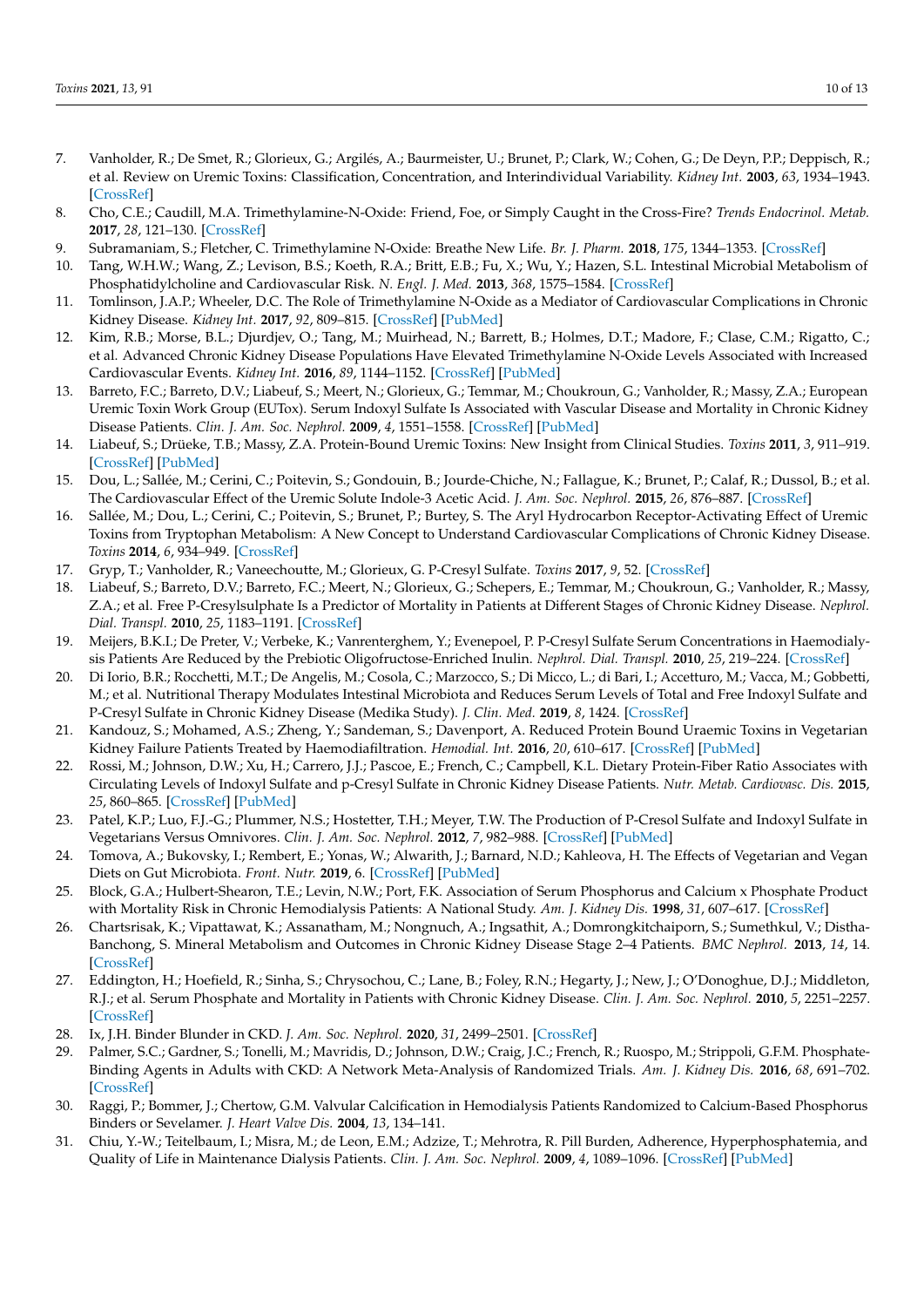- 32. Fissell, R.B.; Karaboyas, A.; Bieber, B.A.; Sen, A.; Li, Y.; Lopes, A.A.; Akiba, T.; Bommer, J.; Ethier, J.; Jadoul, M.; et al. Phosphate Binder Pill Burden, Patient-Reported Non-Adherence, and Mineral Bone Disorder Markers: Findings from the DOPPS. *Hemodial. Int.* **2016**, *20*, 38–49. [\[CrossRef\]](http://doi.org/10.1111/hdi.12315) [\[PubMed\]](http://www.ncbi.nlm.nih.gov/pubmed/25975222)
- 33. Matias, P.J.; Jorge, C.; Azevedo, A.; Laranjinha, I.; Navarro, D.; Mendes, M.; Amaral, T.; Ferreira, C.; Aires, I.; Gil, C.; et al. Calcium Acetate/Magnesium Carbonate and Cardiovascular Risk Factors in Chronic Hemodialysis Patients. *Nephron* **2016**, *132*, 317–326. [\[CrossRef\]](http://doi.org/10.1159/000444421) [\[PubMed\]](http://www.ncbi.nlm.nih.gov/pubmed/27023929)
- 34. Chertow, G.M.; Burke, S.K.; Raggi, P. Treat to Goal Working Group Sevelamer Attenuates the Progression of Coronary and Aortic Calcification in Hemodialysis Patients. *Kidney Int.* **2002**, *62*, 245–252. [\[CrossRef\]](http://doi.org/10.1046/j.1523-1755.2002.00434.x)
- 35. Sadek, T.; Mazouz, H.; Bahloul, H.; Oprisiu, R.; El Esper, N.; El Esper, I.; Boitte, F.; Brazier, M.; Moriniere, P.; Fournier, A. Sevelamer Hydrochloride with or without Alphacalcidol or Higher Dialysate Calcium vs Calcium Carbonate in Dialysis Patients: An Open-Label, Randomized Study. *Nephrol. Dial.Transplant.* **2003**, *18*, 582–588. [\[CrossRef\]](http://doi.org/10.1093/ndt/18.3.582)
- 36. Toussaint, N.D.; Lau, K.K.; Polkinghorne, K.R.; Kerr, P.G. Attenuation of Aortic Calcification with Lanthanum Carbonate versus Calcium-Based Phosphate Binders in Haemodialysis: A Pilot Randomized Controlled Trial. *Nephrology* **2011**, *16*, 290–298. [\[CrossRef\]](http://doi.org/10.1111/j.1440-1797.2010.01412.x)
- 37. Fujii, H.; Kono, K.; Nakai, K.; Goto, S.; Nishii, T.; Kono, A.; Nishi, S. Effects of Lanthanum Carbonate on Coronary Artery Calcification and Cardiac Abnormalities After Initiating Hemodialysis. *Calcif. Tissue Int.* **2018**, *102*, 310–320. [\[CrossRef\]](http://doi.org/10.1007/s00223-017-0347-3)
- 38. Yokoyama, K.; Fukagawa, M.; Akiba, T.; Nakayama, M.; Ito, K.; Hanaki, K.; Wolf, M.; Hirakata, H. Randomised Clinical Trial of Ferric Citrate Hydrate on Anaemia Management in Haemodialysis Patients with Hyperphosphataemia: ASTRIO Study. *Sci. Rep.* **2019**, *9*, 8877. [\[CrossRef\]](http://doi.org/10.1038/s41598-019-45335-4)
- 39. Lewis, J.B.; Sika, M.; Koury, M.J.; Chuang, P.; Schulman, G.; Smith, M.T.; Whittier, F.C.; Linfert, D.R.; Galphin, C.M.; Athreya, B.P.; et al. Ferric Citrate Controls Phosphorus and Delivers Iron in Patients on Dialysis. *J. Am. Soc. Nephrol.* **2015**, *26*, 493–503. [\[CrossRef\]](http://doi.org/10.1681/ASN.2014020212)
- 40. Kendrick, J.; Parameswaran, V.; Ficociello, L.H.; Ofsthun, N.J.; Davis, S.; Mullon, C.; Kossmann, R.J.; Kalantar-Zadeh, K. One-Year Historical Cohort Study of the Phosphate Binder Sucroferric Oxyhydroxide in Patients on Maintenance Hemodialysis. *J. Ren. Nutr.* **2019**, *29*, 428–437. [\[CrossRef\]](http://doi.org/10.1053/j.jrn.2018.11.002)
- 41. Coyne, D.W.; Ficociello, L.H.; Parameswaran, V.; Anderson, L.; Vemula, S.; Ofsthun, N.J.; Mullon, C.; Maddux, F.W.; Kossmann, R.J.; Sprague, S.M. Real-World Effectiveness of Sucroferric Oxyhydroxide in Patients on Chronic Hemodialysis: A Retrospective Analysis of Pharmacy Data. *Clin. Nephrol.* **2017**, *88*, 59–67. [\[CrossRef\]](http://doi.org/10.5414/CN109021) [\[PubMed\]](http://www.ncbi.nlm.nih.gov/pubmed/28587714)
- 42. Floege, J.; Covic, A.C.; Ketteler, M.; Rastogi, A.; Chong, E.M.F.; Gaillard, S.; Lisk, L.J.; Sprague, S.M. PA21 Study Group A Phase III Study of the Efficacy and Safety of a Novel Iron-Based Phosphate Binder in Dialysis Patients. *Kidney Int.* **2014**, *86*, 638–647. [\[CrossRef\]](http://doi.org/10.1038/ki.2014.58) [\[PubMed\]](http://www.ncbi.nlm.nih.gov/pubmed/24646861)
- 43. Covic, A.C.; Floege, J.; Ketteler, M.; Sprague, S.M.; Lisk, L.; Rakov, V.; Rastogi, A. Iron-Related Parameters in Dialysis Patients Treated with Sucroferric Oxyhydroxide. *Nephrol. Dial. Transplant.* **2017**, *32*, 1330–1338. [\[CrossRef\]](http://doi.org/10.1093/ndt/gfw242) [\[PubMed\]](http://www.ncbi.nlm.nih.gov/pubmed/27342579)
- 44. Block, G.A.; Spiegel, D.M.; Ehrlich, J.; Mehta, R.; Lindbergh, J.; Dreisbach, A.; Raggi, P. Effects of Sevelamer and Calcium on Coronary Artery Calcification in Patients New to Hemodialysis. *Kidney Int.* **2005**, *68*, 1815–1824. [\[CrossRef\]](http://doi.org/10.1111/j.1523-1755.2005.00600.x)
- 45. Sprague, S.M.; Covic, A.C.; Floege, J.; Ketteler, M.; Botha, J.; Chong, E.M.; Rastogi, A. Pharmacodynamic Effects of Sucroferric Oxyhydroxide and Sevelamer Carbonate on Vitamin D Receptor Agonist Bioactivity in Dialysis Patients. *Am. J. Nephrol.* **2016**, *44*, 104–112. [\[CrossRef\]](http://doi.org/10.1159/000447600)
- 46. Kim, J.; Olson, K.; Butani, L. Sevelamer Crystals in the Mucosa of the Gastrointestinal Tract in a Teenager with End-Stage Renal Disease. *Pediatr. Nephrol.* **2016**, *31*, 339–341. [\[CrossRef\]](http://doi.org/10.1007/s00467-015-3269-1)
- 47. Nambiar, S.; Pillai, U.K.; Devasahayam, J.; Oliver, T.; Karippot, A. Colonic Mucosal Ulceration and Gastrointestinal Bleeding Associated with Sevelamer Crystal Deposition in a Patient with End Stage Renal Disease. *Case Rep. Nephrol.* **2018**, *2018*, 4708068. [\[CrossRef\]](http://doi.org/10.1155/2018/4708068)
- 48. Tieu, C.; Moreira, R.K.; Song, L.M.W.K.; Majumder, S.; Papadakis, K.A.; Hogan, M.C. A Case Report of Sevelamer-Associated Recto-Sigmoid Ulcers. *BMC Gastroenterol.* **2016**, *16*, 20. [\[CrossRef\]](http://doi.org/10.1186/s12876-016-0441-4)
- 49. Yabuki, K.; Haratake, J.; Tsuda, Y.; Shiba, E.; Harada, H.; Yorita, K.; Uchihashi, K.; Matsuyama, A.; Hirata, K.; Hisaoka, M. Lanthanum-Induced Mucosal Alterations in the Stomach (Lanthanum Gastropathy): A Comparative Study Using an Animal Model. *Biol. Trace Elem. Res.* **2018**, *185*, 36–47. [\[CrossRef\]](http://doi.org/10.1007/s12011-017-1235-4)
- 50. Ban, S.; Suzuki, S.; Kubota, K.; Ohshima, S.; Satoh, H.; Imada, H.; Ueda, Y. Gastric Mucosal Status Susceptible to Lanthanum Deposition in Patients Treated with Dialysis and Lanthanum Carbonate. *Ann. Diagn. Pathol.* **2017**, *26*, 6–9. [\[CrossRef\]](http://doi.org/10.1016/j.anndiagpath.2016.10.001)
- 51. Hattori, K.; Maeda, T.; Nishida, S.; Imanishi, M.; Sakaguchi, M.; Amari, Y.; Moriya, T.; Hirose, Y. Correlation of Lanthanum Dosage with Lanthanum Deposition in the Gastroduodenal Mucosa of Dialysis Patients. *Pathol. Int.* **2017**, *67*, 447–452. [\[CrossRef\]](http://doi.org/10.1111/pin.12564) [\[PubMed\]](http://www.ncbi.nlm.nih.gov/pubmed/28799264)
- 52. Hoda, R.S.; Sanyal, S.; Abraham, J.L.; Everett, J.M.; Hundemer, G.L.; Yee, E.; Lauwers, G.Y.; Tolkoff-Rubin, N.; Misdraji, J. Lanthanum Deposition from Oral Lanthanum Carbonate in the Upper Gastrointestinal Tract. *Histopathology* **2017**, *70*, 1072–1078. [\[CrossRef\]](http://doi.org/10.1111/his.13178) [\[PubMed\]](http://www.ncbi.nlm.nih.gov/pubmed/28134986)
- 53. Pflanz, S.; Henderson, I.S.; McElduff, N.; Jones, M.C. Calcium Acetate versus Calcium Carbonate as Phosphate-Binding Agents in Chronic Haemodialysis. *Nephrol. Dial. Transplant.* **1994**, *9*, 1121–1124. [\[CrossRef\]](http://doi.org/10.1093/ndt/9.8.1121) [\[PubMed\]](http://www.ncbi.nlm.nih.gov/pubmed/7800211)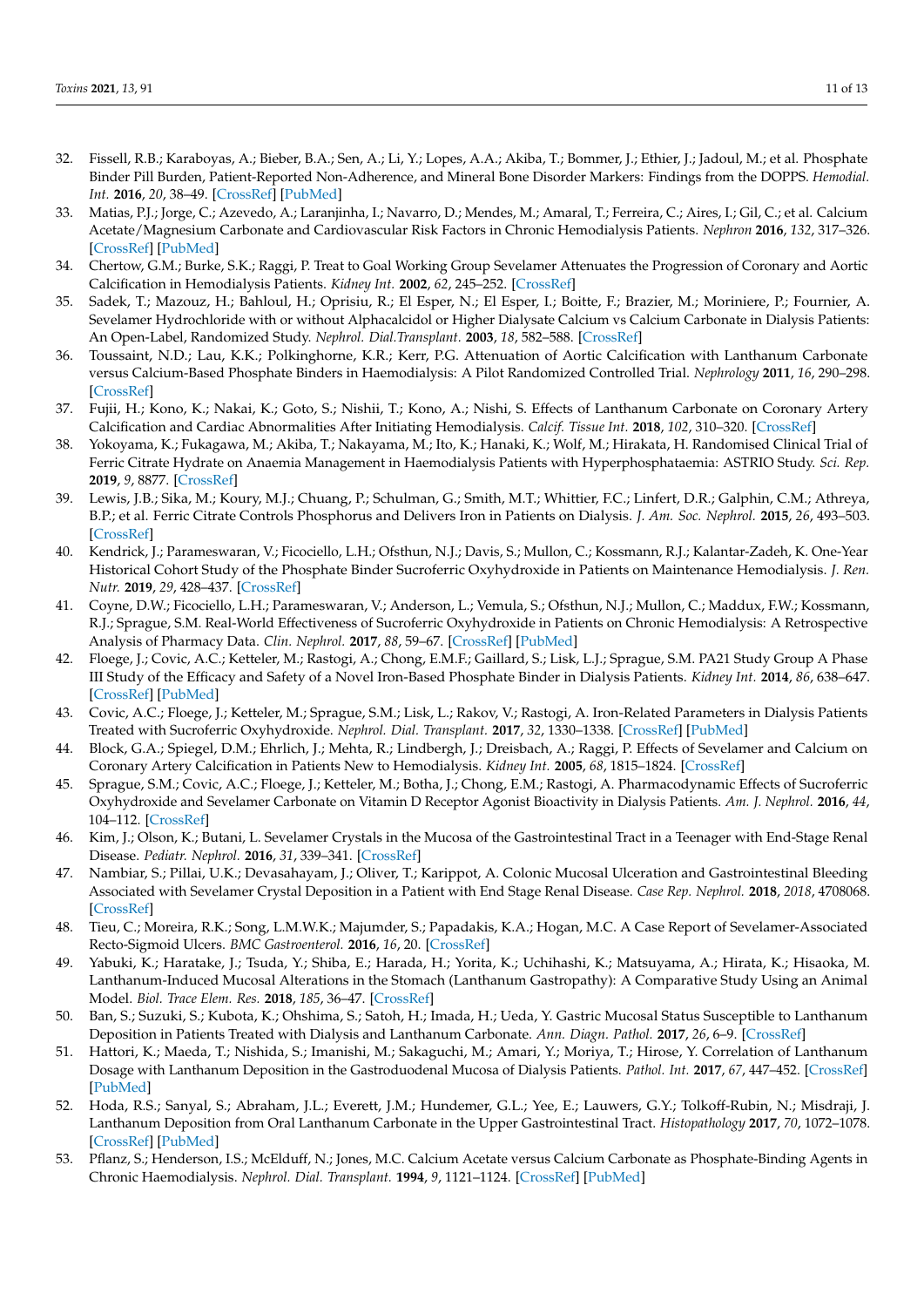- 54. Goodman, W.G.; Goldin, J.; Kuizon, B.D.; Yoon, C.; Gales, B.; Sider, D.; Wang, Y.; Chung, J.; Emerick, A.; Greaser, L.; et al. Coronary-Artery Calcification in Young Adults with End-Stage Renal Disease Who Are Undergoing Dialysis. *N. Engl. J. Med.* **2000**, *342*, 1478–1483. [\[CrossRef\]](http://doi.org/10.1056/NEJM200005183422003) [\[PubMed\]](http://www.ncbi.nlm.nih.gov/pubmed/10816185)
- 55. Kidney Disease: Improving Global Outcomes (KDIGO) CKD-MBD Update Work Group KDIGO 2017 Clinical Practice Guideline Update for the Diagnosis, Evaluation, Prevention, and Treatment of Chronic Kidney Disease-Mineral and Bone Disorder (CKD-MBD). *Kidney Int. Suppl.* **2017**, *7*, 1–59. [\[CrossRef\]](http://doi.org/10.1016/j.kisu.2017.04.001) [\[PubMed\]](http://www.ncbi.nlm.nih.gov/pubmed/30675420)
- 56. de Francisco, A.L.M.; Leidig, M.; Covic, A.C.; Ketteler, M.; Benedyk-Lorens, E.; Mircescu, G.M.; Scholz, C.; Ponce, P.; Passlick-Deetjen, J. Evaluation of Calcium Acetate/Magnesium Carbonate as a Phosphate Binder Compared with Sevelamer Hydrochloride in Haemodialysis Patients: A Controlled Randomized Study (CALMAG Study) Assessing Efficacy and Tolerability. *Nephrol. Dial. Transplant.* **2010**, *25*, 3707–3717. [\[CrossRef\]](http://doi.org/10.1093/ndt/gfq292)
- 57. Tzanakis, I.P.; Stamataki, E.E.; Papadaki, A.N.; Giannakis, N.; Damianakis, N.E.; Oreopoulos, D.G. Magnesium Retards the Progress of the Arterial Calcifications in Hemodialysis Patients: A Pilot Study. *Int. Urol. Nephrol.* **2014**, *46*, 2199–2205. [\[CrossRef\]](http://doi.org/10.1007/s11255-014-0751-9)
- 58. Massy, Z.A.; Drüeke, T.B. Magnesium and Outcomes in Patients with Chronic Kidney Disease: Focus on Vascular Calcification, Atherosclerosis and Survival. *Clin. Kidney J.* **2012**, *5*, i52–i61. [\[CrossRef\]](http://doi.org/10.1093/ndtplus/sfr167)
- 59. Massy, Z.A.; Drüeke, T.B. Magnesium and Cardiovascular Complications of Chronic Kidney Disease. *Nat. Rev. Nephrol.* **2015**, *11*, 432–442. [\[CrossRef\]](http://doi.org/10.1038/nrneph.2015.74)
- 60. Patel, L.; Bernard, L.M.; Elder, G.J. Sevelamer Versus Calcium-Based Binders for Treatment of Hyperphosphatemia in CKD: A Meta-Analysis of Randomized Controlled Trials. *Clin. J. Am. Soc. Nephrol.* **2016**, *11*, 232–244. [\[CrossRef\]](http://doi.org/10.2215/CJN.06800615)
- 61. Qunibi, W.Y.; Hootkins, R.E.; McDowell, L.L.; Meyer, M.S.; Simon, M.; Garza, R.O.; Pelham, R.W.; Cleveland, M.V.B.; Muenz, L.R.; He, D.Y.; et al. Treatment of Hyperphosphatemia in Hemodialysis Patients: The Calcium Acetate Renagel Evaluation (CARE Study). *Kidney Int.* **2004**, *65*, 1914–1926. [\[CrossRef\]](http://doi.org/10.1111/j.1523-1755.2004.00590.x) [\[PubMed\]](http://www.ncbi.nlm.nih.gov/pubmed/15086935)
- 62. Sprague, S.M.; Ross, E.A.; Nath, S.D.; Zhang, P.; Pratt, R.D.; Krause, R. Lanthanum Carbonate vs. Sevelamer Hydrochloride for the Reduction of Serum Phosphorus in Hemodialysis Patients: A Crossover Study. *CN* **2009**, *72*, 252–258. [\[CrossRef\]](http://doi.org/10.5414/CNP72252) [\[PubMed\]](http://www.ncbi.nlm.nih.gov/pubmed/19825330)
- 63. Hutchison, A.J.; Barnett, M.E.; Krause, R.; Siami, G.A. Lanthanum Carbonate Study Group Lanthanum Carbonate Treatment, for up to 6 Years, Is Not Associated with Adverse Effects on the Liver in Patients with Chronic Kidney Disease Stage 5 Receiving Hemodialysis. *Clin. Nephrol.* **2009**, *71*, 286–295. [\[PubMed\]](http://www.ncbi.nlm.nih.gov/pubmed/19281739)
- 64. Ketteler, M.; Liangos, O.; Biggar, P.H. Treating Hyperphosphatemia Current and Advancing Drugs. *Expert Opin. Pharmacother.* **2016**, *17*, 1873–1879. [\[CrossRef\]](http://doi.org/10.1080/14656566.2016.1220538) [\[PubMed\]](http://www.ncbi.nlm.nih.gov/pubmed/27643443)
- 65. Negri, A.L.; Ureña Torres, P.A. Iron-Based Phosphate Binders: Do They Offer Advantages over Currently Available Phosphate Binders? *Clin. Kidney J.* **2015**, *8*, 161–167. [\[CrossRef\]](http://doi.org/10.1093/ckj/sfu139)
- 66. Barreto, F.C.; Barreto, D.V.; Massy, Z.A.; Drüeke, T.B. Strategies for Phosphate Control in Patients With CKD. *Kidney Int. Rep.* **2019**, *4*, 1043–1056. [\[CrossRef\]](http://doi.org/10.1016/j.ekir.2019.06.002)
- 67. Yokoyama, K.; Hirakata, H.; Akiba, T.; Fukagawa, M.; Nakayama, M.; Sawada, K.; Kumagai, Y.; Block, G.A. Ferric Citrate Hydrate for the Treatment of Hyperphosphatemia in Nondialysis-Dependent CKD. *Clin. J. Am. Soc. Nephrol.* **2014**, *9*, 543–552. [\[CrossRef\]](http://doi.org/10.2215/CJN.05170513)
- 68. Umanath, K.; Jalal, D.I.; Greco, B.A.; Umeukeje, E.M.; Reisin, E.; Manley, J.; Zeig, S.; Negoi, D.G.; Hiremath, A.N.; Blumenthal, S.S.; et al. Ferric Citrate Reduces Intravenous Iron and Erythropoiesis-Stimulating Agent Use in ESRD. *JASN* **2015**, *26*, 2578–2587. [\[CrossRef\]](http://doi.org/10.1681/ASN.2014080842)
- 69. Cannata-Andía, J.B.; Fernández-Martín, J.L.; Locatelli, F.; London, G.; Gorriz, J.L.; Floege, J.; Ketteler, M.; Ferreira, A.; Covic, A.; Rutkowski, B.; et al. Use of Phosphate-Binding Agents Is Associated with a Lower Risk of Mortality. *Kidney Int.* **2013**, *84*, 998–1008. [\[CrossRef\]](http://doi.org/10.1038/ki.2013.185)
- 70. Jamal, S.A.; Vandermeer, B.; Raggi, P.; Mendelssohn, D.C.; Chatterley, T.; Dorgan, M.; Lok, C.E.; Fitchett, D.; Tsuyuki, R.T. Effect of Calcium-Based versus Non-Calcium-Based Phosphate Binders on Mortality in Patients with Chronic Kidney Disease: An Updated Systematic Review and Meta-Analysis. *Lancet* **2013**, *382*, 1268–1277. [\[CrossRef\]](http://doi.org/10.1016/S0140-6736(13)60897-1)
- 71. Toussaint, N.D.; Pedagogos, E.; Lioufas, N.M.; Elder, G.J.; Pascoe, E.M.; Badve, S.V.; Valks, A.; Block, G.A.; Boudville, N.; Cameron, J.D.; et al. A Randomized Trial on the Effect of Phosphate Reduction on Vascular End Points in CKD (IMPROVE-CKD). *J. Am. Soc. Nephrol.* **2020**, *31*, 2653–2666. [\[CrossRef\]](http://doi.org/10.1681/ASN.2020040411) [\[PubMed\]](http://www.ncbi.nlm.nih.gov/pubmed/32917784)
- 72. Arora, T.; Bäckhed, F. The Gut Microbiota and Metabolic Disease: Current Understanding and Future Perspectives. *J. Intern. Med.* **2016**, *280*, 339–349. [\[CrossRef\]](http://doi.org/10.1111/joim.12508) [\[PubMed\]](http://www.ncbi.nlm.nih.gov/pubmed/27071815)
- 73. Rahbar Saadat, Y.; Niknafs, B.; Hosseiniyan Khatibi, S.M.; Ardalan, M.; Majdi, H.; Bahmanpoor, Z.; Abediazar, S.; Zununi Vahed, S. Gut Microbiota; an Overlooked Effect of Phosphate Binders. *Eur. J. Pharmacol.* **2020**, *868*, 172892. [\[CrossRef\]](http://doi.org/10.1016/j.ejphar.2019.172892) [\[PubMed\]](http://www.ncbi.nlm.nih.gov/pubmed/31870830)
- 74. Kalantar-Zadeh, K.; Tortorici, A.R.; Chen, J.L.T.; Kamgar, M.; Lau, W.-L.; Moradi, H.; Rhee, C.M.; Streja, E.; Kovesdy, C.P. Dietary Restrictions in Dialysis Patients: Is There Anything Left to Eat? *Semin. Dial.* **2015**, *28*, 159–168. [\[CrossRef\]](http://doi.org/10.1111/sdi.12348) [\[PubMed\]](http://www.ncbi.nlm.nih.gov/pubmed/25649719)
- 75. Lau, W.L.; Vaziri, N.D.; Nunes, A.C.F.; Comeau, A.M.; Langille, M.G.I.; England, W.; Khazaeli, M.; Suematsu, Y.; Phan, J.; Whiteson, K. The Phosphate Binder Ferric Citrate Alters the Gut Microbiome in Rats with Chronic Kidney Disease. *J. Pharmacol. Exp. Ther.* **2018**, *367*, 452–460. [\[CrossRef\]](http://doi.org/10.1124/jpet.118.251389)
- 76. Iguchi, A.; Yamamoto, S.; Oda, A.; Tanaka, K.; Kazama, J.J.; Saeki, T.; Yamazaki, H.; Ishioka, K.; Suzutani, T.; Narita, I. Effect of Sucroferric Oxyhydroxide on Gastrointestinal Microbiome and Uremic Toxins in Patients with Chronic Kidney Disease Undergoing Hemodialysis. *Clin. Exp. Nephrol.* **2020**, *24*, 725–733. [\[CrossRef\]](http://doi.org/10.1007/s10157-020-01892-x)